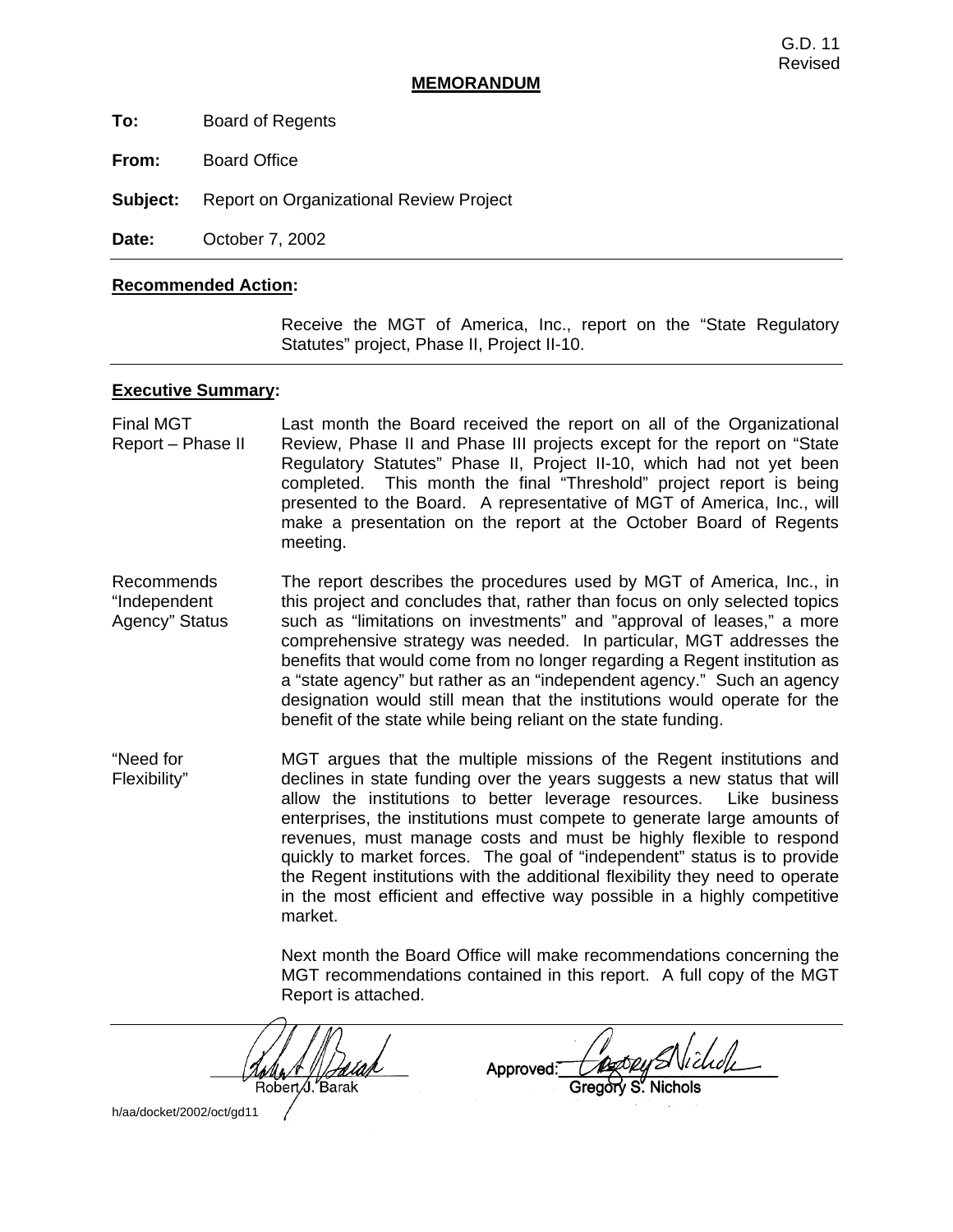# *ANALYSIS OF OPPORTUNITES FOR REGULATORY RELIEF FOR THE OPERATIONS OF REGENT INSTITUTIONS*

# **SUBMITTED TO:**

**Board of Regents, State of Iowa 11260 Aurora Avenue Urbandale, Iowa 50322** 

# **SUBMITTED BY:**

**MGT of America, Inc. 2123 Centre Pointe Boulevard Tallahassee, Florida 32308-4930** 

# **OCTOBER 7, 2002**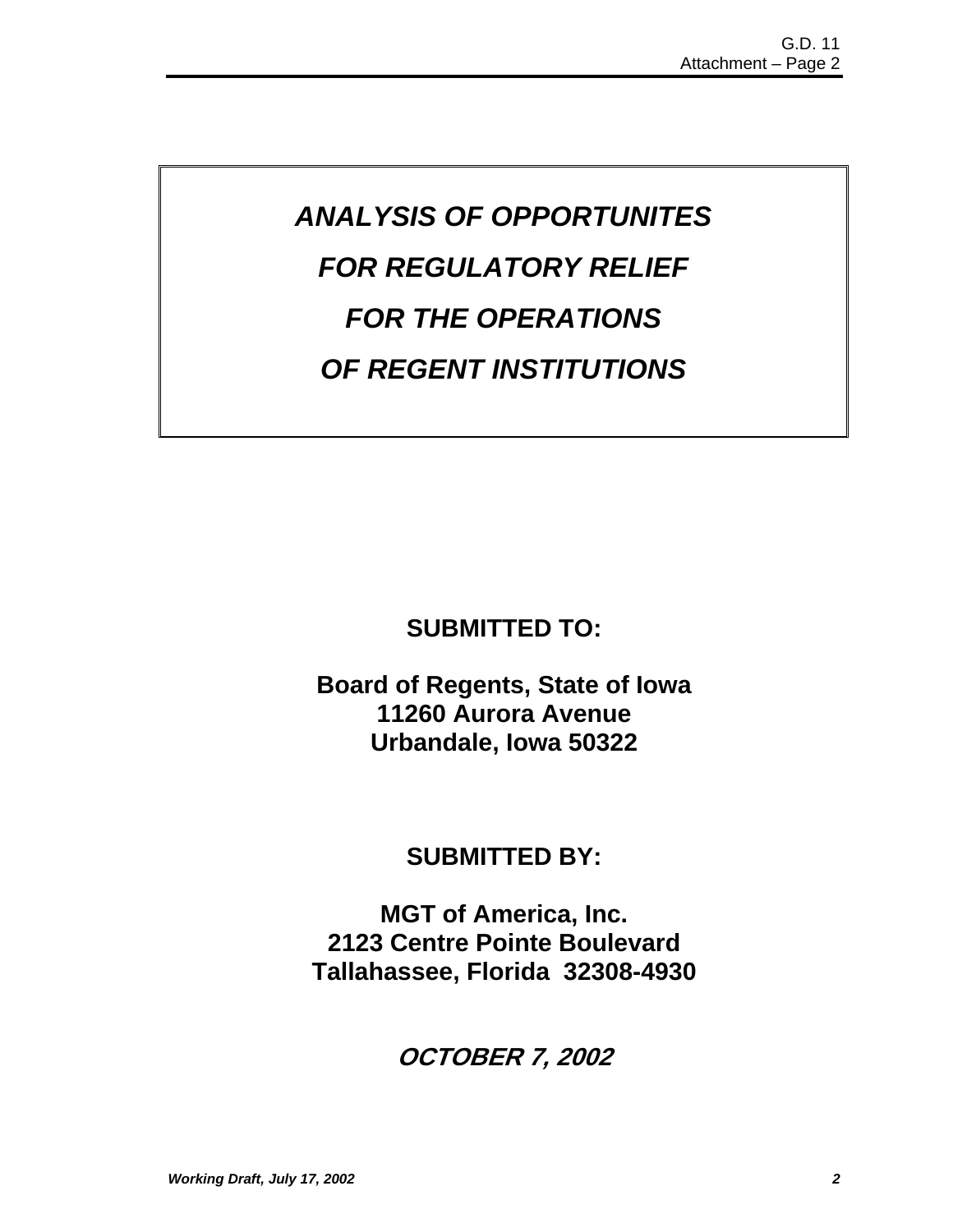# **TABLE OF CONTENTS**

# **PAGE**

| 1.0 |                                 |  |
|-----|---------------------------------|--|
|     | 1.1<br>1.2<br>1.3<br>1.4<br>1.5 |  |
| 2.0 |                                 |  |
|     | 2.1<br>2.2<br>2.3<br>2.4        |  |
| 3.0 |                                 |  |
|     | $3 - 1$<br>3.2<br>3.3<br>3.4    |  |
| 4.0 |                                 |  |
|     | 4.1<br>4.2<br>4.3<br>4.4        |  |
| 5.0 |                                 |  |
|     | 5.1<br>5.2<br>5.3<br>5.4        |  |
| 6.0 |                                 |  |
|     | 6.1<br>6.2<br>6.3<br>6.4        |  |
| 7.0 |                                 |  |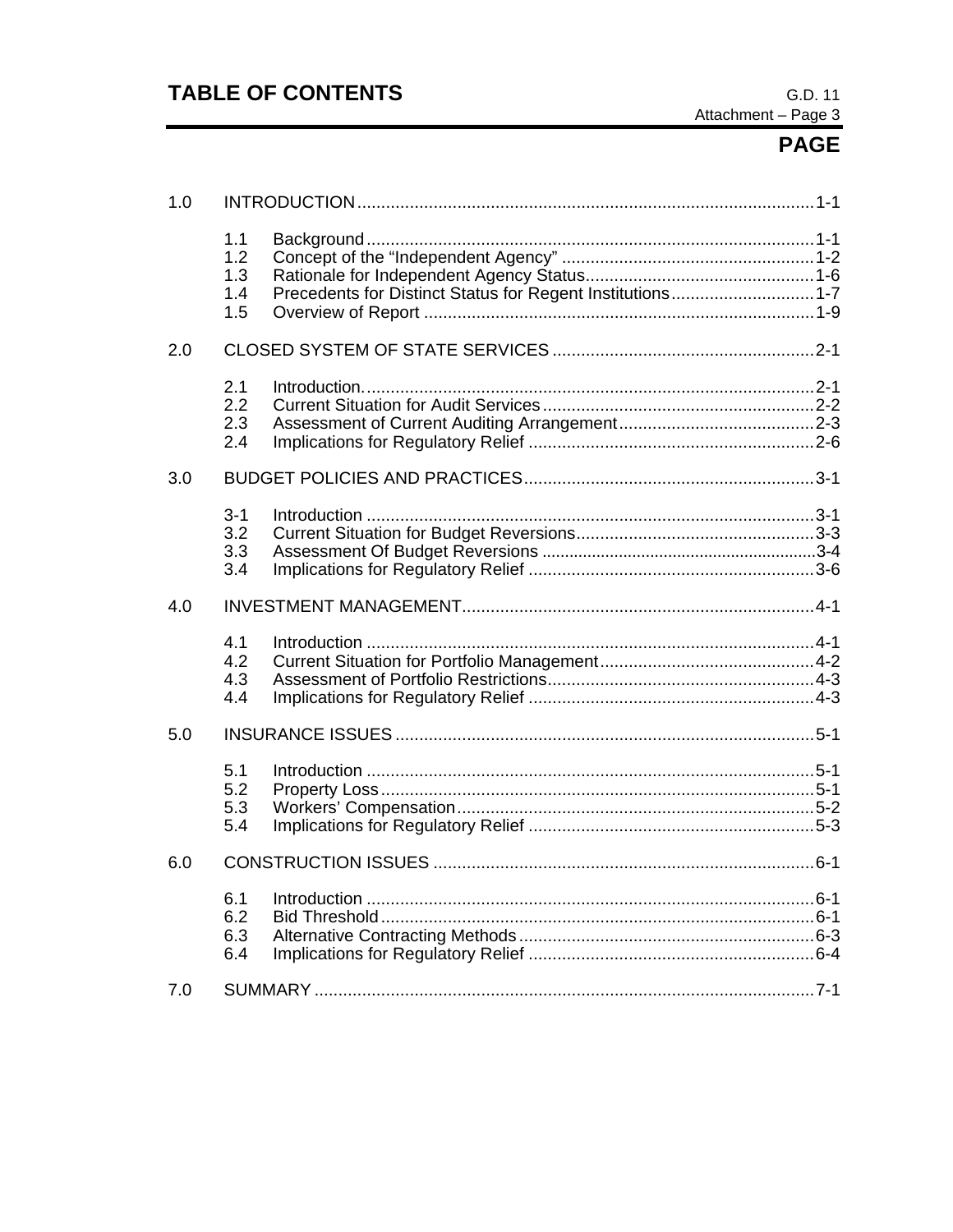# *1.0 INTRODUCTION*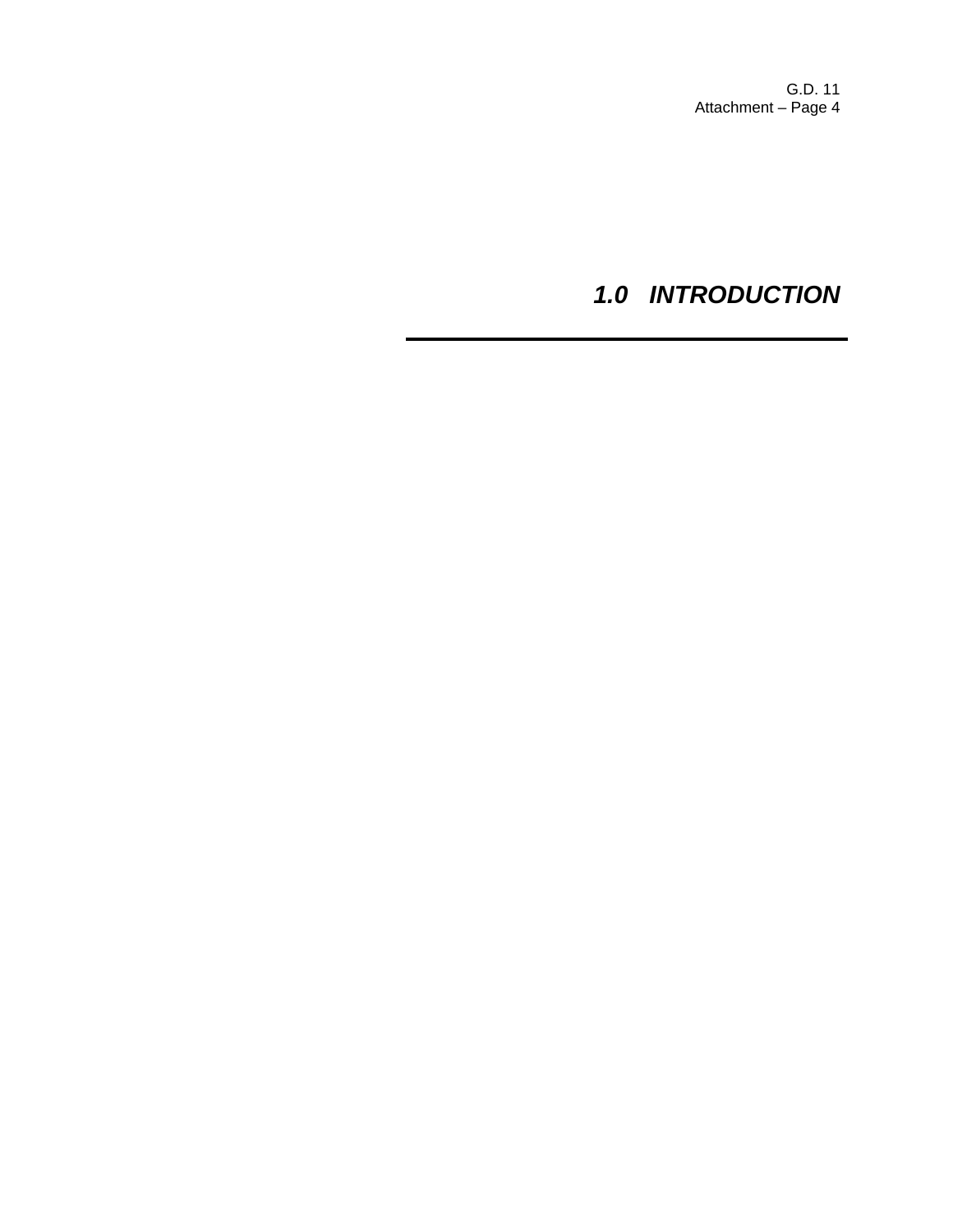### *1.0 INTRODUCTION*

### *1.1 Background*

 In July 2001, MGT of America was selected by the Board of Regents to undertake Phase I of a three-phase Organizational Review of the Board, the Board Office and the five institutions. Phase I focused on the identification of potential opportunities to improve the efficiency, effectiveness, and accountability of the Regent enterprise that would be evaluated in depth during Phases II and III.

During Phase I, MGT identified several instances where state laws and regulations

appeared to be contributing to inefficiencies in the administrative operations of the

Regent institutions. To this end, MGT developed Recommendation II-10 that provided:

*The Board of Regents should, after further study, propose modifications to state statutes and other policies to achieve efficiencies through the following authorizations:* 

- − *Authorize institutions to bid auditing services currently being provided by the state auditor. This provision would be consistent with authority granted to community colleges and municipalities.*
- − *Authorize institutions to carry forward unspent and unencumbered balances at the end of the fiscal year thereby eliminating purchases made for lower priority items simply to use up all available funds.*
- − *Authorize institutions to contract for minor construction projects up to \$250,000 without utilizing formal competitive bids. The current threshold of \$25,000 provides only for the smallest of projects and needs to be increased to provide for more effective project delivery.*
- − *Authorize institutions to construct facilities utilizing design-build techniques. This will provide for improved delivery timetables with the best available contractor in a cost effective manner.*
- − *Authorize the institutions to establish equipment capitalization levels up to \$5,000, which is the federal level. The current level of \$2,000 represents a threshold that is outdated. The capitalization of equipment requires that it be carried as inventory and considered permanent for indirect cost calculations.*

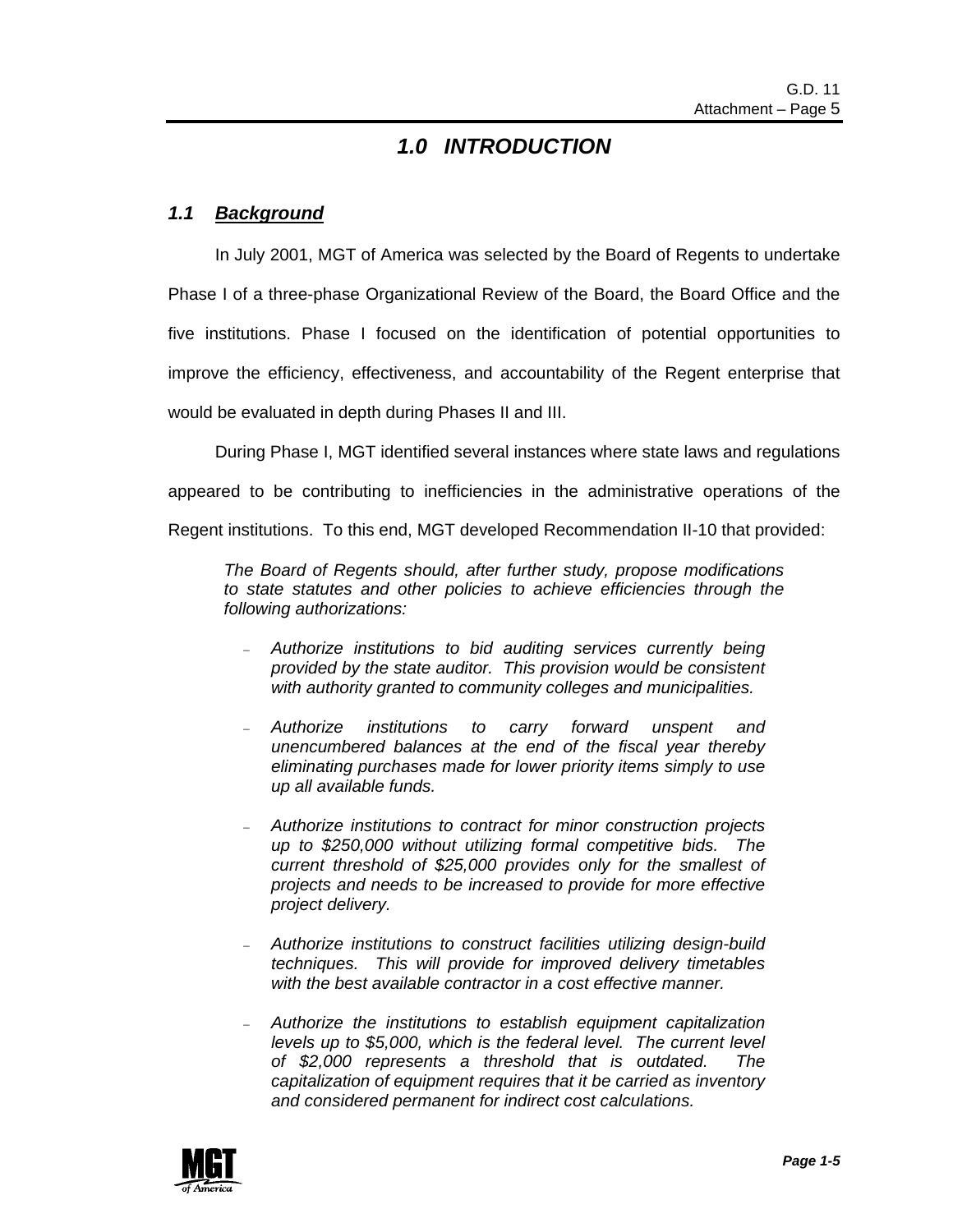− *Amend existing statutes and rules relating to settlement claims on property losses and small liability claims to provide for a more definitive settlement process. Institutions should be delegated authority to manage the claims process. In many cases, it is unclear where agency responsibility falls in settling claims, especially those related to fire damage.*

 As part of its Phase II efforts, MGT visited with administrative staff members at each of the Regent universities who have responsibilities in the areas identified during Phase I. In addition to gaining more detailed information about the impact of the regulatory practices in question, several additional areas where inefficiencies are caused by state regulations were discussed and added to the list of topics for consideration as part of the effort under Recommendation II-10. These additional topics were:

- **E** Limitations on investment practices
- **E** Approval of leases
- **EXECUTE:** Administration of workers' compensation

 While these additional topics were being developed, still other instances of regulatory-related inefficiencies were brought to MGT's attention. State regulatory practices that were once considered just minor annoyances had become much greater concerns as the Regent institutions struggled to find opportunities to reallocate scarce resources from support of administrative operations to protect their core academic missions.

### *1.2 Concept of the "Independent Agency"*

 As the list of overly burdensome state regulations continued to grow, MGT determined that its earlier approach of focusing on individual instances of inefficiencies related to state regulations was no longer sufficient. Instead of focusing only on selected topics, a more comprehensive strategy became necessary. In particular, MGT began to address the benefits that would come from no longer regarding a Regent institution as a

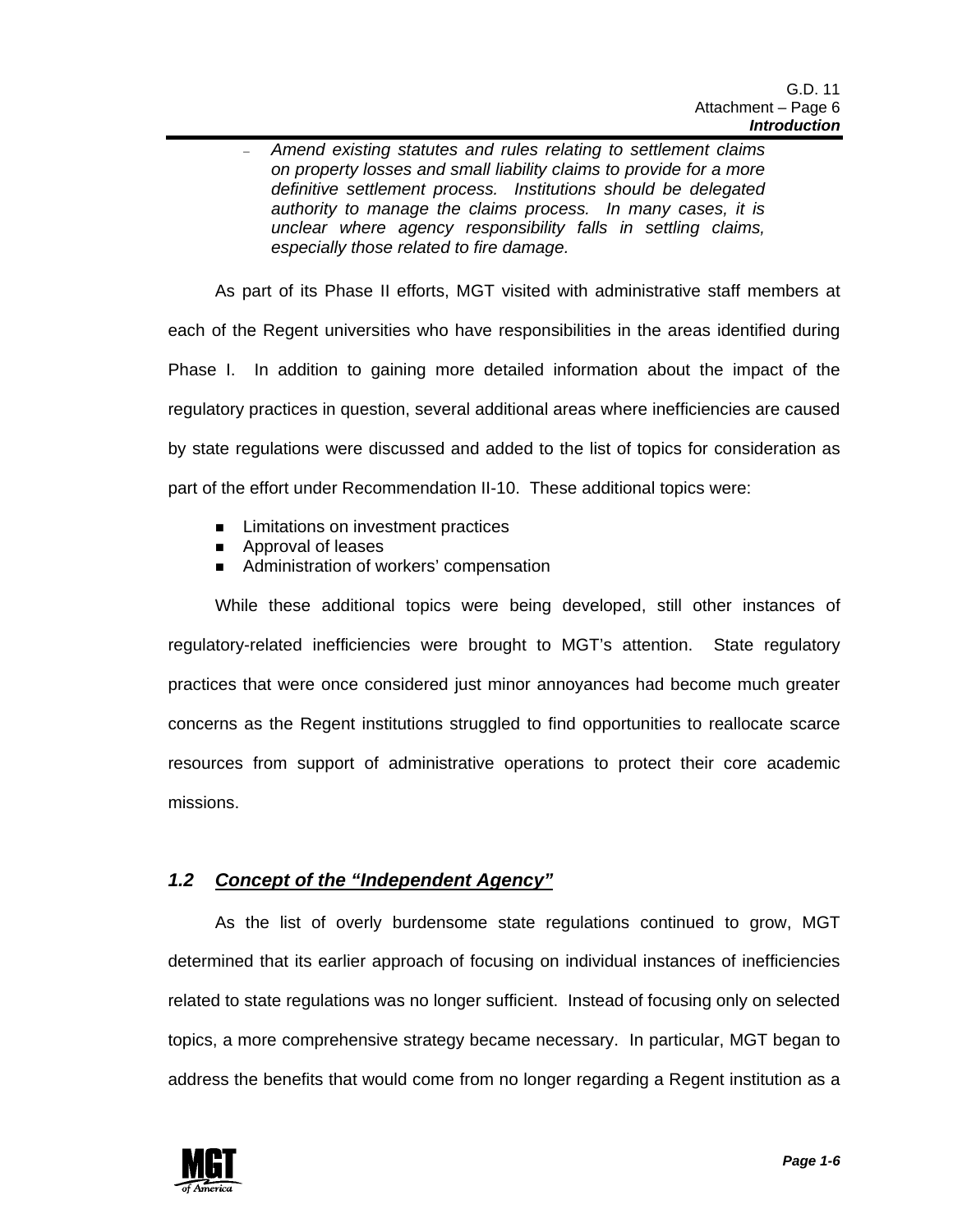state agency, but rather as an "independent agency" that would still operate for the benefit of the state while being reliant on the state as well as others for its funding.

 For this purpose, a key distinction between a state agency and an independent agency is the extent to which the organization relies on state appropriations to carry out its state-mandated mission. As seen in Exhibit 1-1, the multiple missions of the Regent universities in instruction, research and public service are supported by significant funds by many different parties, including the state, students and others. Exhibit 1-1, which only portrays trends in the general university funds, reveals that the role of the state in providing funds for operations of the universities has declined significantly over the past several decades. That is, the evolution of Regent institutions into independent agencies is not a recent phenomenon, but in fact has already been occurring over time.

 When all fund groups of the universities are taken into account, such as those for sponsored research, auxiliary enterprises and similar entities, the proportion of the overall budget borne by state appropriations is further lessened. According to the national IPEDS data for FY 2000, for example, state appropriations accounted for only 43 percent of total funding for the three Regent universities, as seen in Exhibit 1-2.

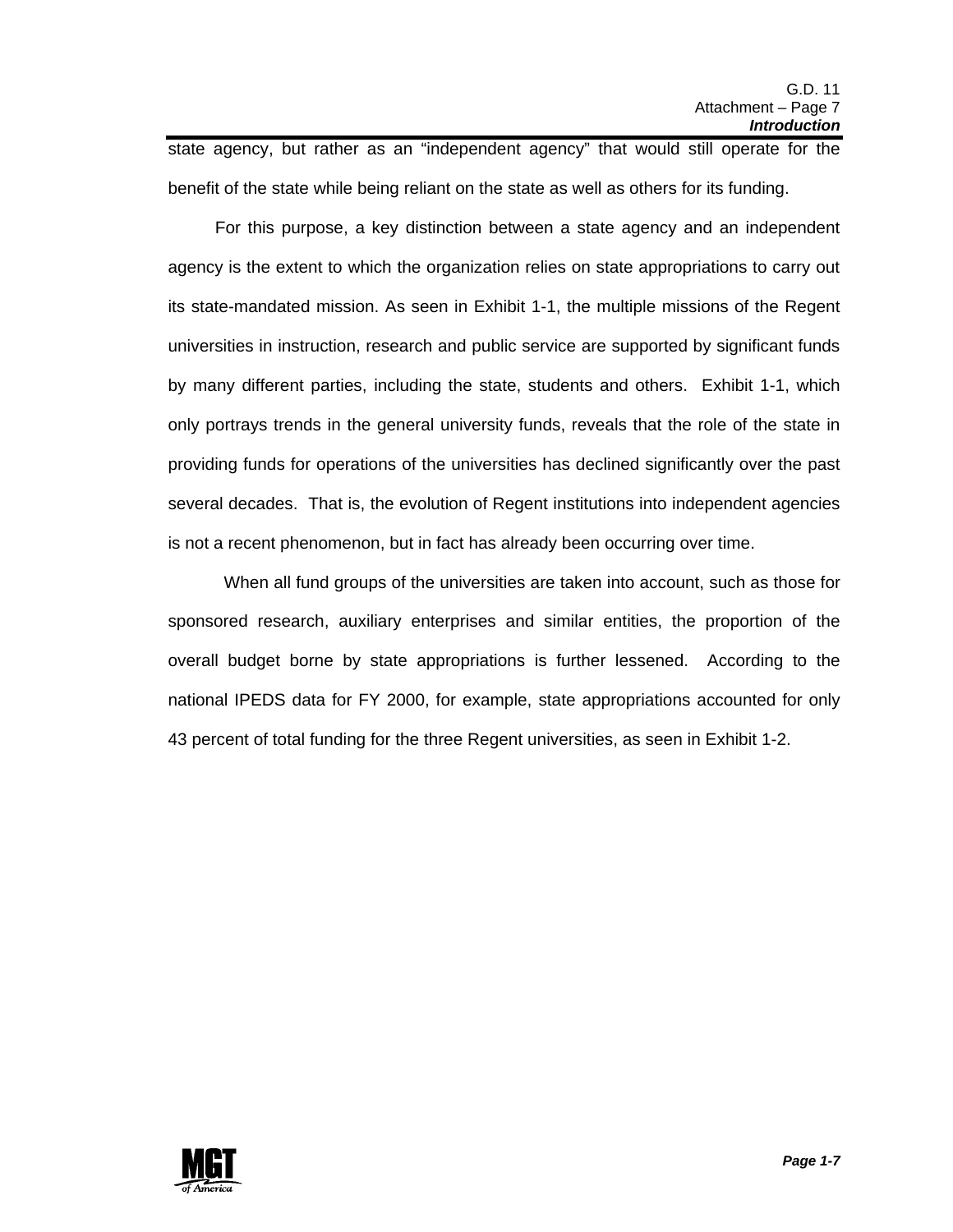



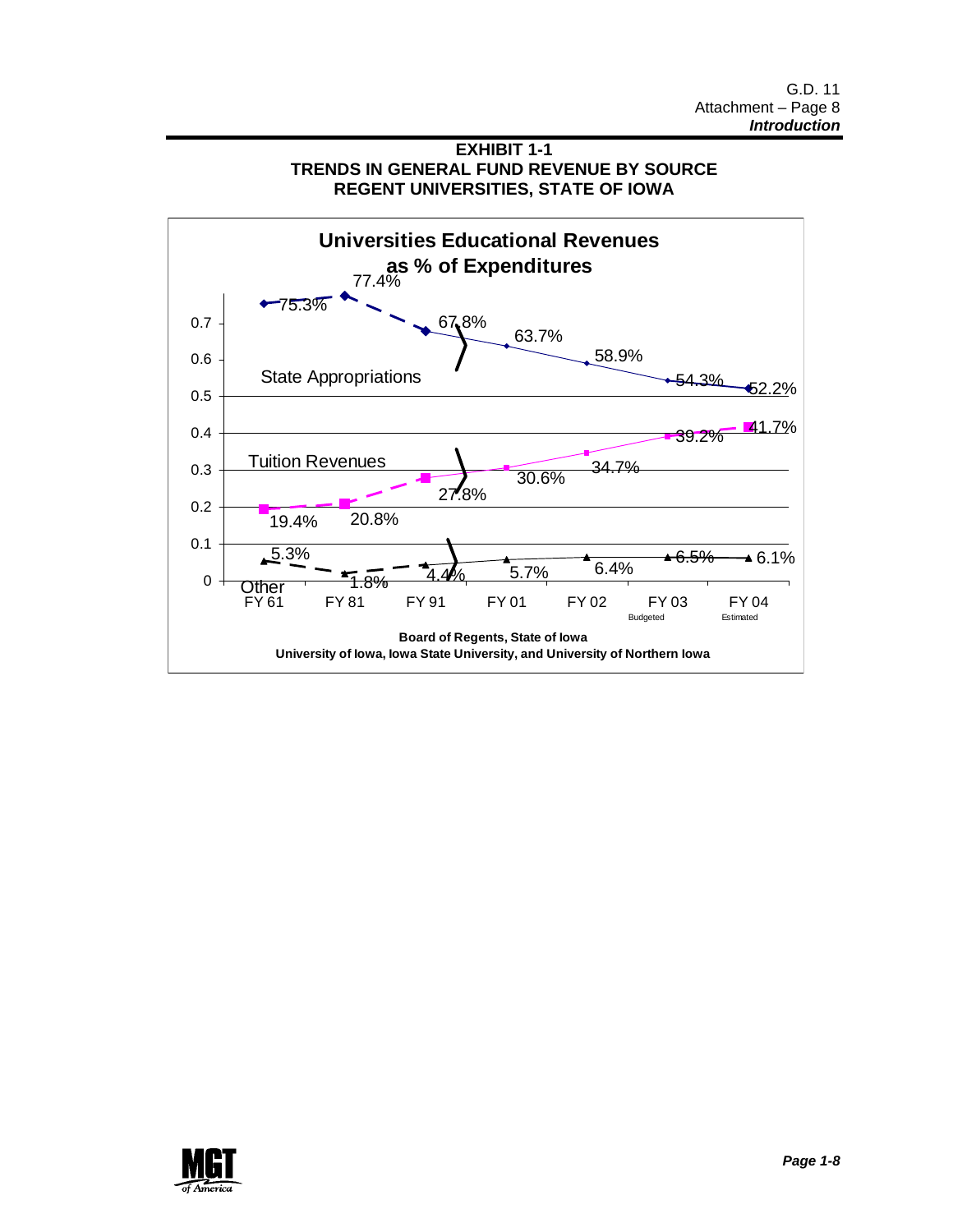



 Unlike the typical state agency, the Regent universities are able to leverage the state investment into a much larger pool of resources that benefit Iowa citizens. As seen in Exhibit 1-3, the Regent universities now generate \$1.26 from out-of-state sources for instruction and research programs for every \$1 of state appropriations. Although the Regent universities have been effective in attracting outside funding, their primary purpose remains to meet the needs of Iowans for instructional programs, research outcomes and public service.

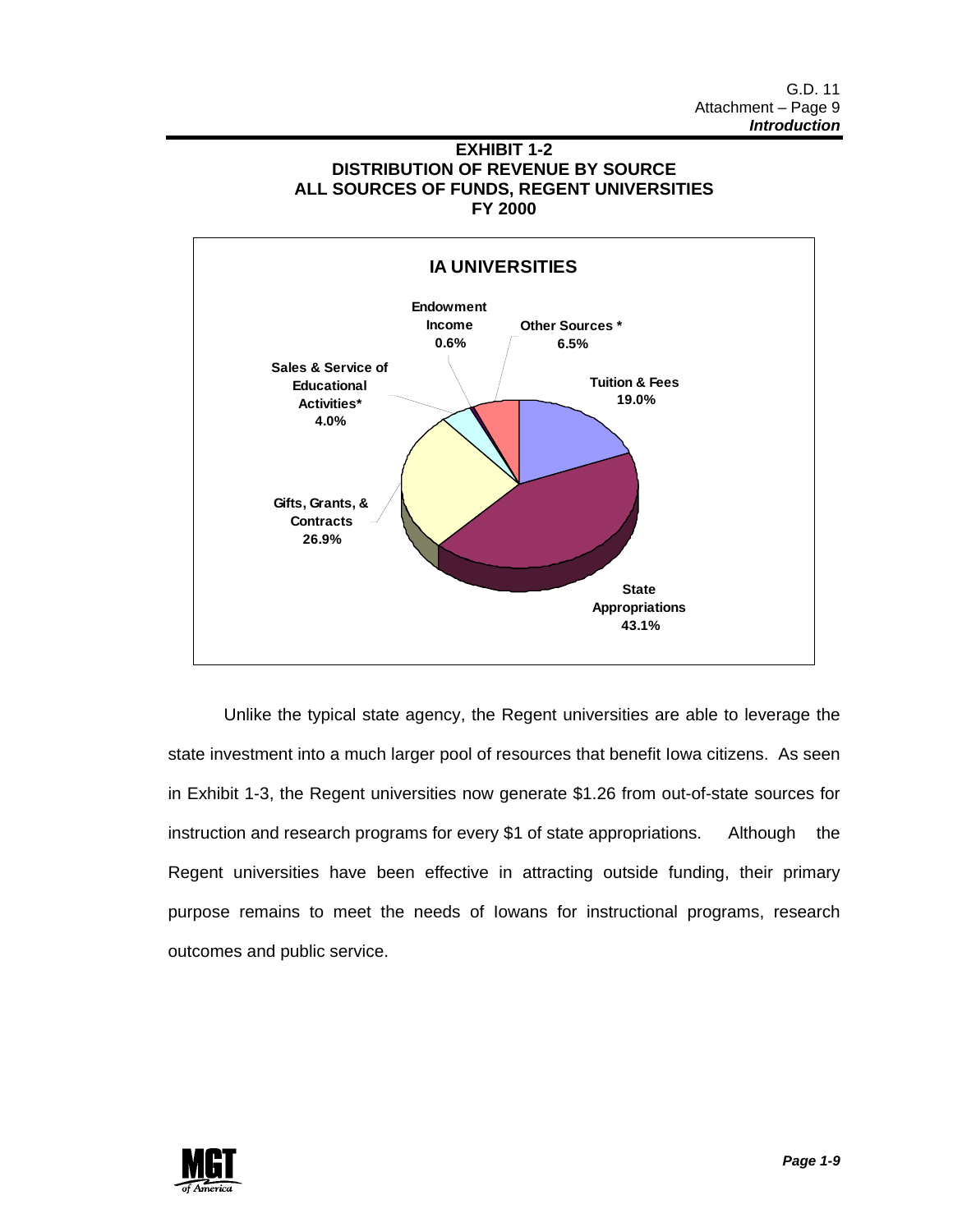# **EXHIBIT 1-3**

### **RETURN ON STATE GENERAL EDUCATION OPERATING INVESTMENT OF \$1 TO THE REGENT UNIVERSITIES**

|         | <b>General Fund</b>   | <b>External Gifts,</b> | Non-            |              |
|---------|-----------------------|------------------------|-----------------|--------------|
|         | <b>State</b>          | Grants, and            | <b>Resident</b> | <b>Total</b> |
|         | <b>Appropriations</b> | <b>Contracts</b>       | <b>Tuition</b>  | Return       |
| FY 1998 | \$1.00                | \$0.69                 | \$0.18          | \$0.87       |
| FY 1999 | \$1.00                | \$0.82                 | \$0.18          | \$1.00       |
| FY 2000 | \$1.00                | \$0.80                 | \$0.18          | \$0.98       |
| FY 2001 | \$1.00                | \$0.83                 | \$0.19          | \$1.02       |
| FY 2002 | \$1.00                | \$1.03                 | \$0.23          | \$1.26       |
|         |                       |                        |                 |              |

**Notes**

Excludes UIHC appropriations.

The Regent universities generate significant revenues from resources outside the state.

The state utilizes the same investment to provide education for thous ands of lowans pursuing undergraduate degrees, diverse graduate/professional programs, and a wide array of s ervice/extens ion activities throughout the s tate.

### *1.3 Rationale for Independent Agency Status*

 The Regent institutions are currently classified, in many instances, as state agencies of Iowa. As such, their operations are subject to the same statutory requirements as all other agencies of the state, except as specifically exempted. Unlike more typical state agencies, however, universities are required by their missions of teaching, research, and service to carry out extremely broad and varied areas of operations seldom found to the same scale within the operating mission of any other state agency. To describe their operations simply, Iowa's Regent institutions must operate more like communities or businesses than as state agencies, thereby making "independent agency" status more appropriate.

 Regent institutions not only deliver academic programs, but also must feed, house, and protect students and provide the infrastructure to accomplish this in the most

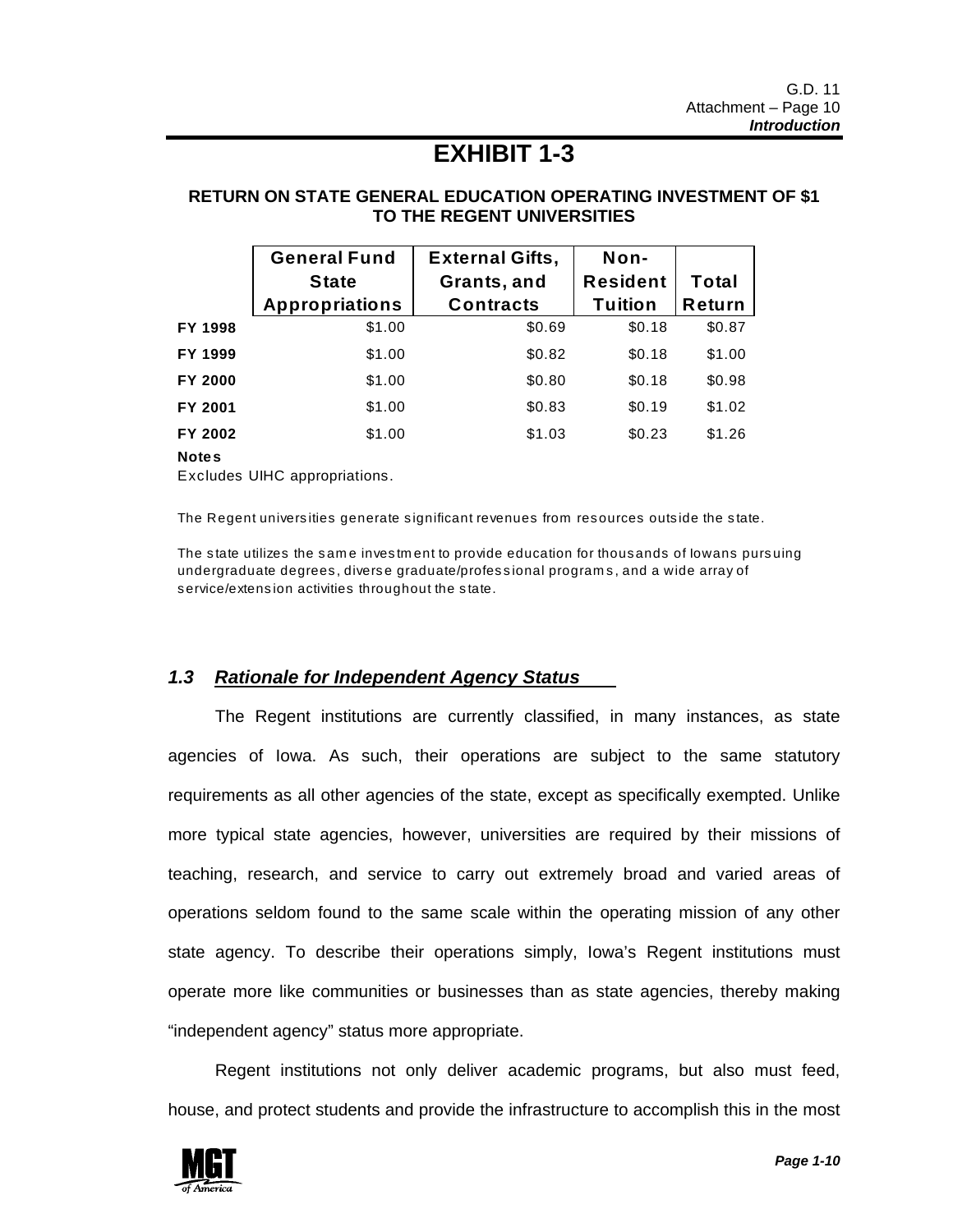efficient and effective manner. In this regard, they function more like communities than the typical state agency. Although some other state agencies also have such "feed, house, and protect" responsibilities, none come close to operating at the magnitude of the three universities.

 Like a business enterprise, the universities must compete to generate large amounts of revenues, must manage their costs to remain highly competitive in the market place, and must be highly flexible so that they can respond quickly to market opportunities. The typical state agency does not have to generate the magnitude of annual revenues from non-state sources in a highly competitive market that the universities must attract in order to survive.

 The goal now is to provide the Regent institutions with the additional flexibility they need to operate in the most efficient and effective way possible in a highly competitive market. This comes with a commitment to maintaining accountability for the use of state resources and to continuing to provide the quality higher education services Iowa's citizens have come to expect and enjoy.

### *1.4 Precedents for Distinct Status for Regent Institutions*

 While the Regent institutions have typically been regarded as state agencies for most purposes, the notion that they are different from the typical state agency has already been recognized in some regards. Exhibit 1-4 is a partial list of situations where the differences between the universities and state agencies have already been recognized in state law.

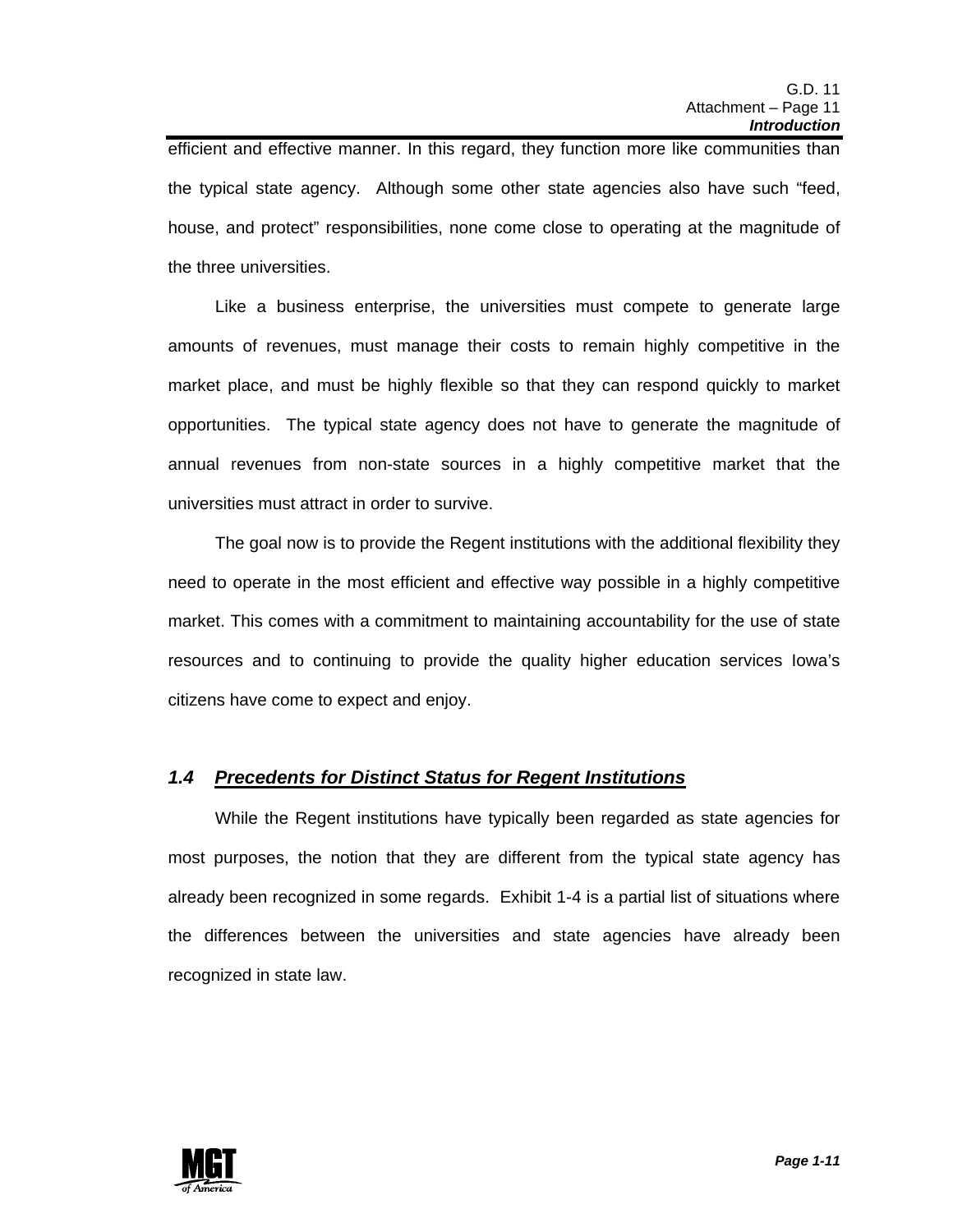# **EXHIBIT 1-4**

### **EXAMPLES OF SEPARATE STATUTORY TREATMENT FOR BOARD OF REGENT INSTITUTIONS**

| <b>Code Section</b>    | <b>Separate Treatment of</b><br><b>Regent Institutions</b> |
|------------------------|------------------------------------------------------------|
| §§ 262, 262A, and 263A | Bonding Authority and Related Activity                     |
| §262.34                | Construction                                               |
| §8.52                  | Accountable Government Act                                 |
| §19A.1g                | <b>Collective Bargaining</b>                               |
| §262.9(16)             | Admission standards for students                           |
| §23A.2                 | <b>Competition with Private Enterprise</b>                 |
| §19A.3                 | <b>Affirmative Action</b>                                  |

 Not only have the unique operating requirements of the Regent institutions been recognized through special statutory provisions, similar arrangements have also been made for other state-sanctioned organizations that can not function effectively and efficiently as a state agency.

 The Board of Regents has repeatedly demonstrated its capacity to provide effective state oversight for the Regent institutions. Over the years, the Regents have been noted for their:

- **strong governance**
- **E** leadership among state agencies in strategic planning and performance measurement
- **Paramele is a process for open decision-making**
- **EXTERGO** Extensive policies and procedures that were developed in public work sessions
- commitment to public reporting.

In short, the Regents have earned the confidence of other state officials for their ability to

function as a successful business while part of state government.

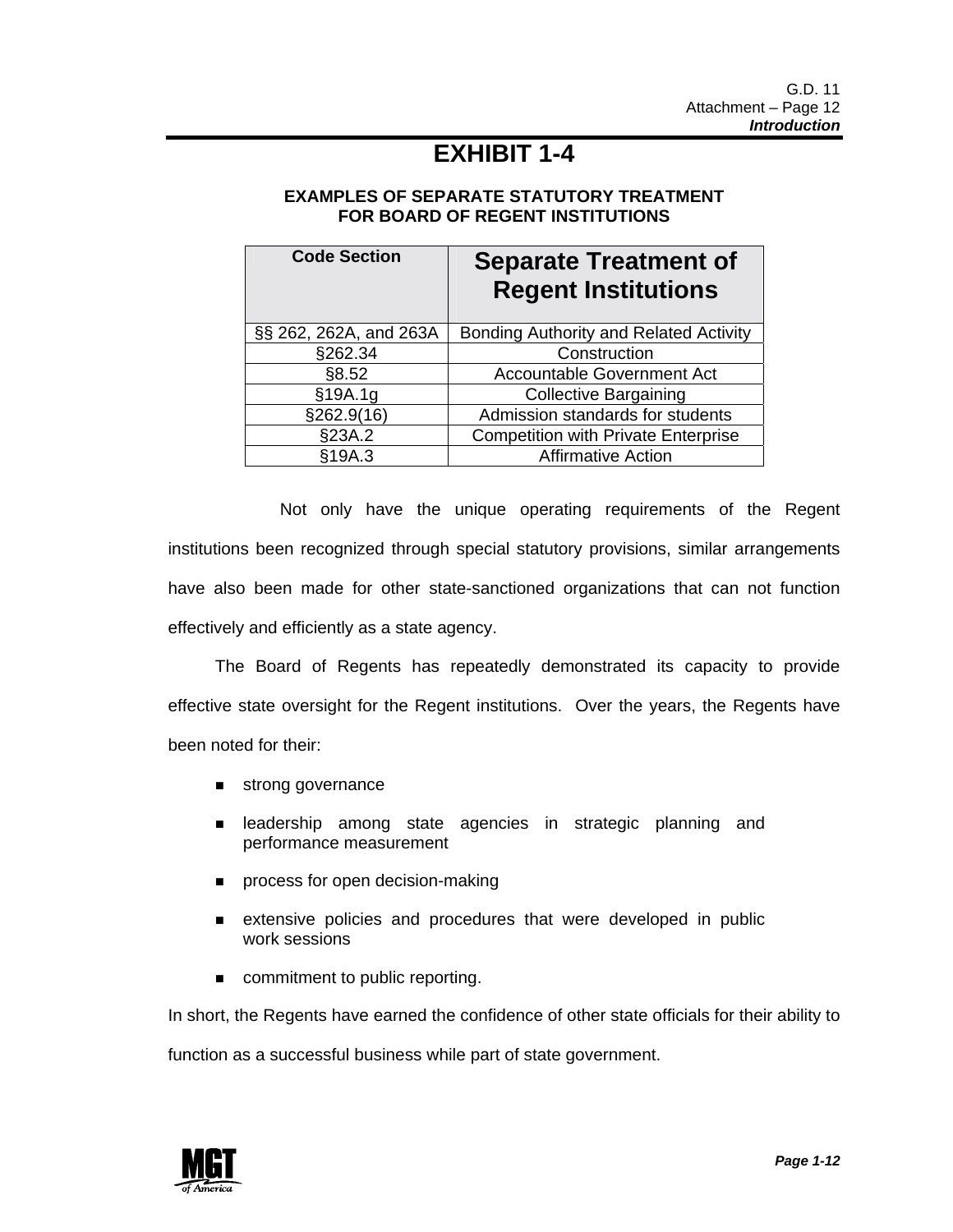### *1.5 Overview of Report*

 The remainder of this report focuses on specific instances where the operation of the Regent institutions appears to be unduly restricted by the need to operate under the state agency model rather than a business or independent agency model. While specific statutory changes would be valuable in each instance, the remaining chapters are best considered only as examples of a broader regulatory environment that contributes to inefficient operations of the Regent institutions. Broad topics of the following chapters are:

- Closed System of State Services
- **Budget Policies and Practices**
- **Investment Management**
- **Insurance Issues**
- **E.** Construction Issues

In each category, specific examples are offered to demonstrate where the Regent institutions could function more efficiently and effectively if granted status as an independent agency.

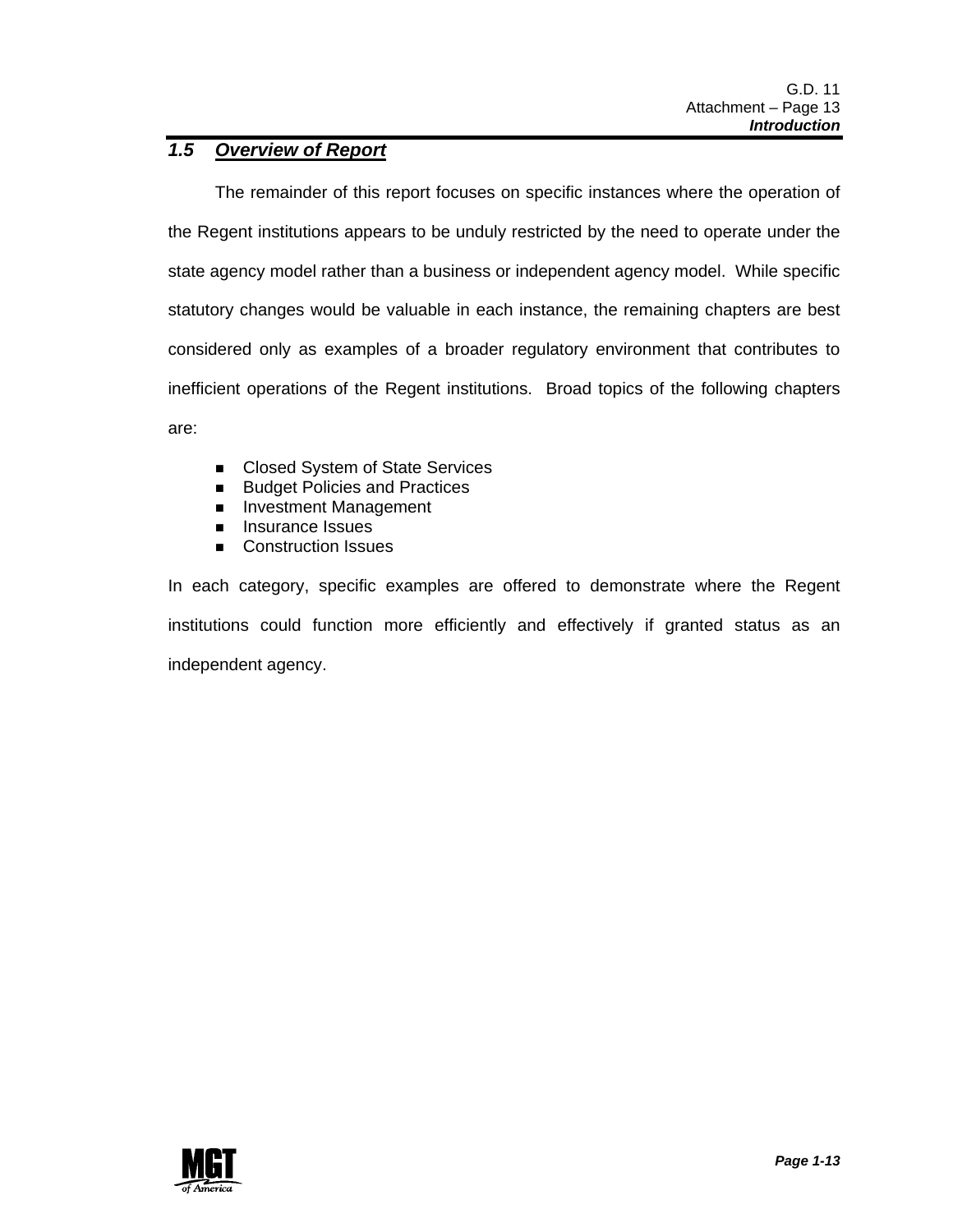G.D. 11 Attachment – Page 14

# *2.0 CLOSED SYSTEM OF STATE SERVICES*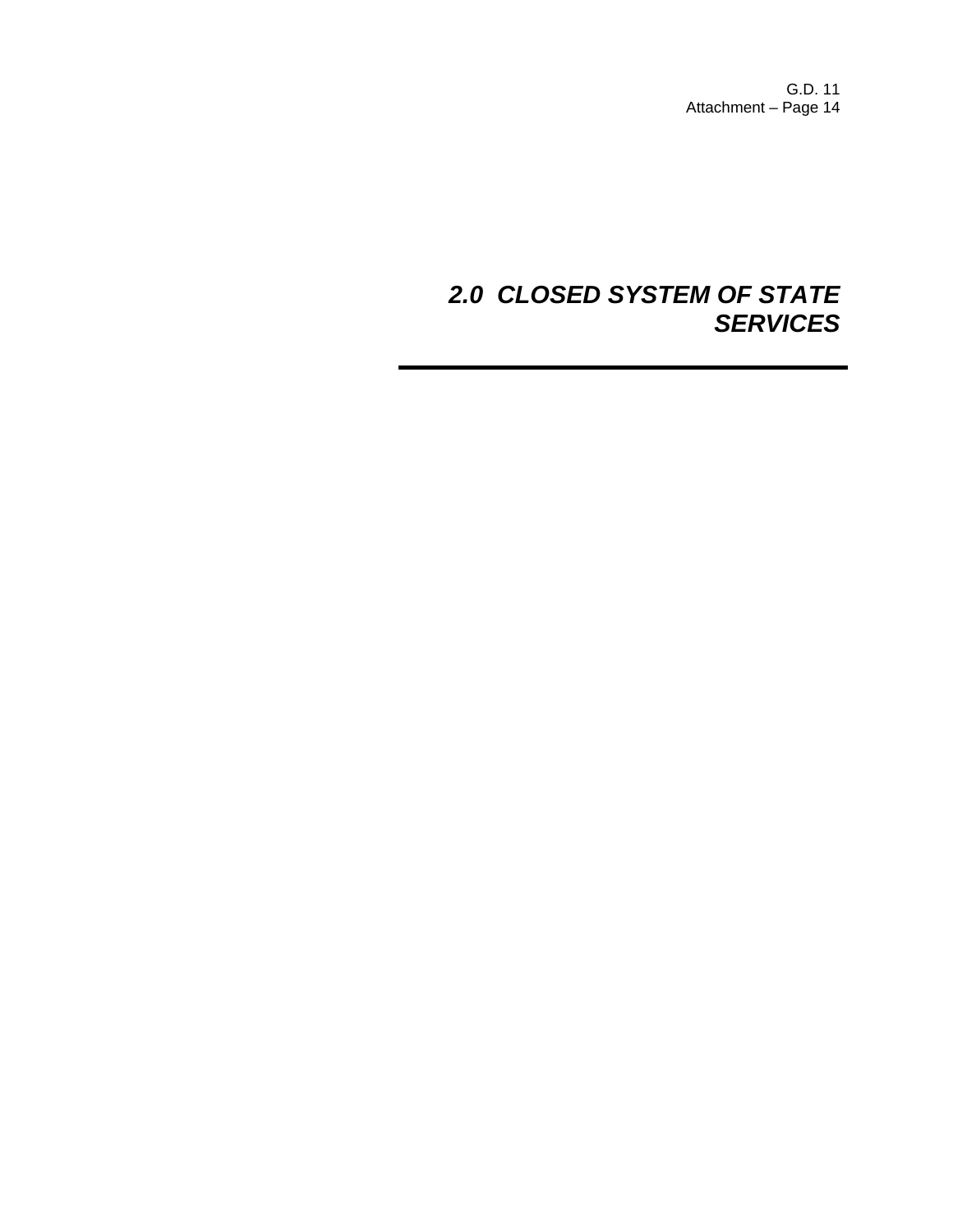### **2.0 CLOSED SYSTEM OF STATE SERVICES**

### *2.1 Introduction*

 The Regent institutions, along with other state agencies, are required by law to utilize other state agencies for certain professional and support services. In many instances, similar services are available through the private sector but the Regent institutions and other state agencies are restricted in their ability to consider alternative providers.

 The practice of providing professional and support services through central government agencies is relatively common throughout the United States. This practice is increasingly coming into question, however, as most states are evaluating opportunities to privatize, or outsource, some of these functions. For certain types of services, state governments frequently find that the private sector can provide the same or higher level of service at a lower cost.

 A distinct feature of central support services in Iowa state government is that some of the provider agencies must generate their own operating revenue through interagency billings rather than receiving a direct appropriation to carry out their functions. Examples of such agencies that depend on agency billings include:

- **E** Attorney General
- **E** Auditor of State
- **I** Workers Compensation Insurance
- **E.** Iowa Communications Network

While some may argue that this self-generated funding arrangement serves to make the provider agency more business-like and responsive to customers, these benefits do not appear to accrue because the provider agency enjoys a monopoly and does not have to compete with others in setting the price of services. From a user-

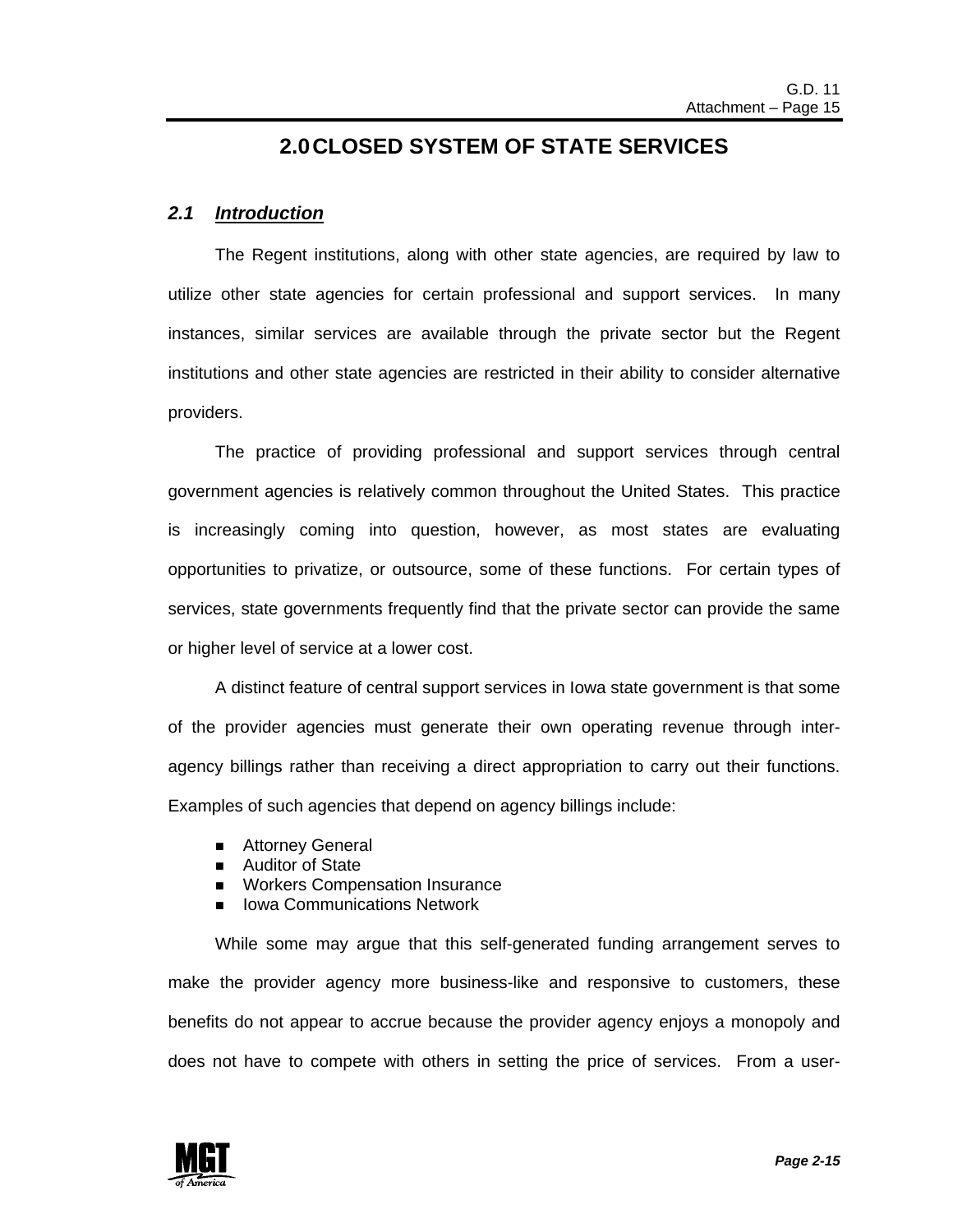agency perspective, the current arrangement may lead to higher than necessary costs to carry out essential administrative and professional functions.

To illustrate the issues with the current situation, the remainder of this chapter focuses on one such closed system for essential services that faces the Regent institutions – audit services from the Auditor of State.

### *2.2 Current Situation for Audit Services*

Due to their complex organizational arrangements and multitude of revenue sources, the universities require a variety of audit services each year. A fundamental, traditional and important audit of a university is the independent audit of its annual financial statements. Under Chapter 11, section 11.2 of the Iowa Code, the Auditor of State is directed to conduct a periodic, but not less than quarterly, preliminary audit of educational institutions to check the monthly reports submitted to the director of revenue and finance, and to conduct a final annual audit at the close of each fiscal year. Section 11.5B provides for reimbursement by the audited agency of the Auditor of State for expenses incurred for performing the required audits. The Regent institutions are covered under this section for their general financial audit and compliance audit, but can engage private CPA firms for audits of bonded enterprise activities.

 Section 11.6 of the Code provides separately for audits for counties, cities, school districts, and community colleges, and specifically provides that:

*examinations shall be made as determined by the governmental subdivision either by the auditor of state or by certified public accountants, certified in the state of Iowa, and they shall be paid from the proper public funds of the governmental subdivision.* 

In terms of efficiency, this language permits school districts and community colleges in Iowa to solicit bids from the Auditor of State and/or private CPAs to determine the most competitive price. Universities, on the other hand, must simply pay whatever the state

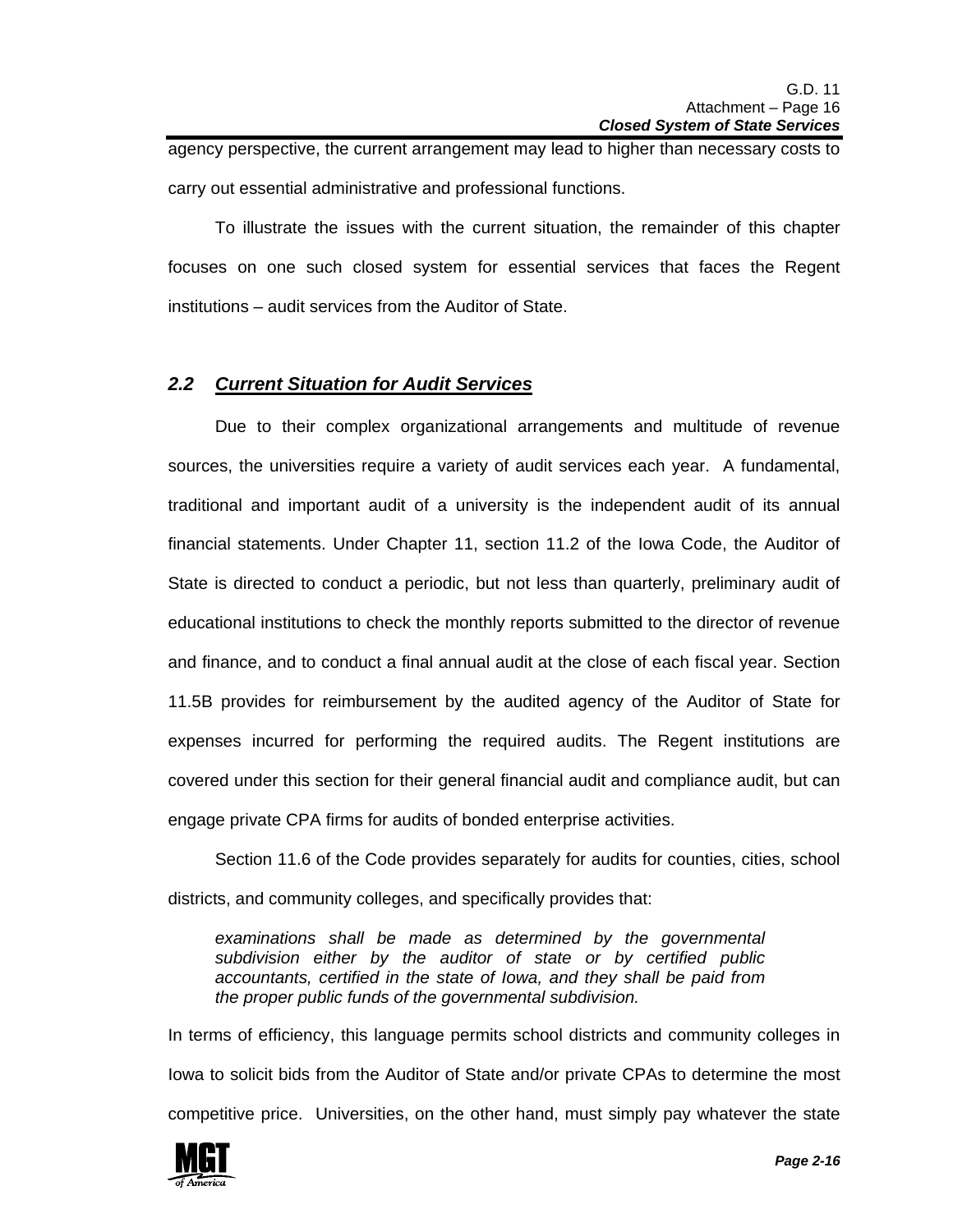auditor charges because of their "state agency" status, not their "educational institution" status. The proposed independent agency designation and related code changes would permit the Regent institutions to secure auditing services with similar flexibility to that already enjoyed by other state-supported educational entities in Iowa.

### *2.3 Assessment of Current Auditing Arrangement*

 Universities must constantly seek ways to reduce costs – not only to be good stewards of entrusted public funds, but also to be responsive to the needs of students as well as to be competitive in the market for contracts and grants. This means that they must constantly search for more efficient ways of operating. The search must be ongoing, leaving no area uninvestigated – even when those areas involve other state entities. One such opportunity for cost reduction involves the financial audits of the universities.

 Currently, the Auditor of State conducts all independent financial audits of the universities, and the universities must pay whatever charges the Auditor of State sends to them. As shown in Exhibit 2-1, the Regent institutions pay approximately \$1 million per year to the Auditor of State.

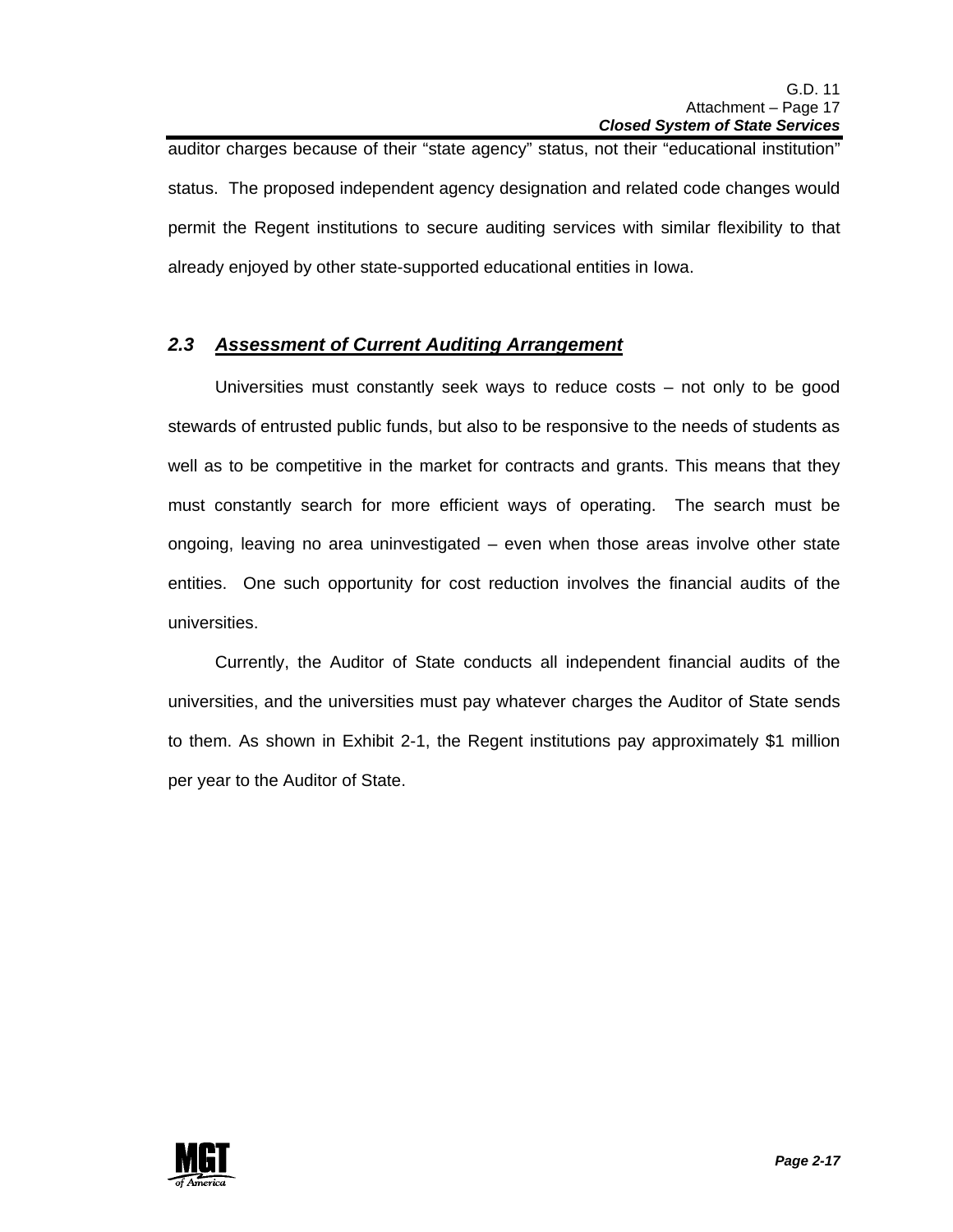### **EXHIBIT 2-1 EXPENDITURES FOR AUDIT SERVICES**  *REGENT INSTITUTIONS*

| <b>Institution</b>          | FY 1995 | FY 1996 | FY 1997 | FY 1998 | FY 1999 | FY 2000 | FY 2001 | FY 2002 <sup>1</sup> |
|-----------------------------|---------|---------|---------|---------|---------|---------|---------|----------------------|
| $ SUI^2 $                   |         |         |         |         |         |         |         |                      |
| Reimbursements              | 352,285 | 345,707 | 389,655 | 404,337 | 383,574 | 380,260 | 354,715 | 448,864              |
| Hours                       | 8,808   | 9,267   | 9,785   | 9,171   | 8,807   | 8,451   | 8,794   |                      |
| ISU <sup>2</sup>            |         |         |         |         |         |         |         |                      |
| Reimbursements              | 387,600 | 370,608 | 384,852 | 325,191 | 410,682 | 262,646 | 395,214 | 393,686              |
| Hours                       | 10,455  | 10,248  | 10,736  | 10,099  | 8,651   | 8,167   | 7,834   |                      |
| UNI <sup>2</sup>            |         |         |         |         |         |         |         |                      |
| Reimbursements              | 106,881 | 112,715 | 113,753 | 108,035 | 103,092 | 112,687 | 129,441 | 148,759              |
| Hours                       | 2,474   | 2,688   | 2,801   | 2,436   | 2,274   | 2,414   | 2,422   |                      |
| ISD <sup>3</sup>            |         |         |         |         |         |         |         |                      |
| Reimbursements              | 55,484  | 64,250  | 47,964  | 44,699  | 55,000  | 50,629  | 56,847  | 46,029               |
| Hours                       | 1,382   | 1,183   | 1,104   | 1,140   | 1,200   |         |         |                      |
| IBSSS <sup>3</sup>          |         |         |         |         |         |         |         |                      |
| Reimbursements              | 25,816  | 24,954  | 24,271  | 25,693  | 26,163  | 22,978  | 21,652  | 31,244               |
| Hours                       | 658     | 638     | 593     | 605     | 600     |         |         |                      |
| <b>TOTAL REIMBURSEMENTS</b> | 928,066 | 918,234 | 960,495 | 907,955 | 978,511 | 829,200 | 957,869 | 1,068,582            |
| <b>TOTAL HOURS</b>          | 23,777  | 24,024  | 25,019  | 23,451  | 21,532  | 19,032  | 19,050  | n/a                  |

1 FY 2002 numbers were taken from the June 30, 2002 Department of Management Reports (all budget units), which are presented o 2 Numbers are submitted by the institutions and are presented on an accrual basis.

3 ISD and IBSSS numbers taken from the June 30 Department of Management Reports (cash basis.)

 To determine the reasonableness of the audit expense now facing the Regent universities, we compiled information from those state universities that are members of either the Big Ten or Big 12 athletic conferences (whose memberships include the University of Iowa and Iowa State University, respectively). The audit costs paid by the comparison state universities with private CPA firms are often much lower, as shown in Exhibit 2-2.

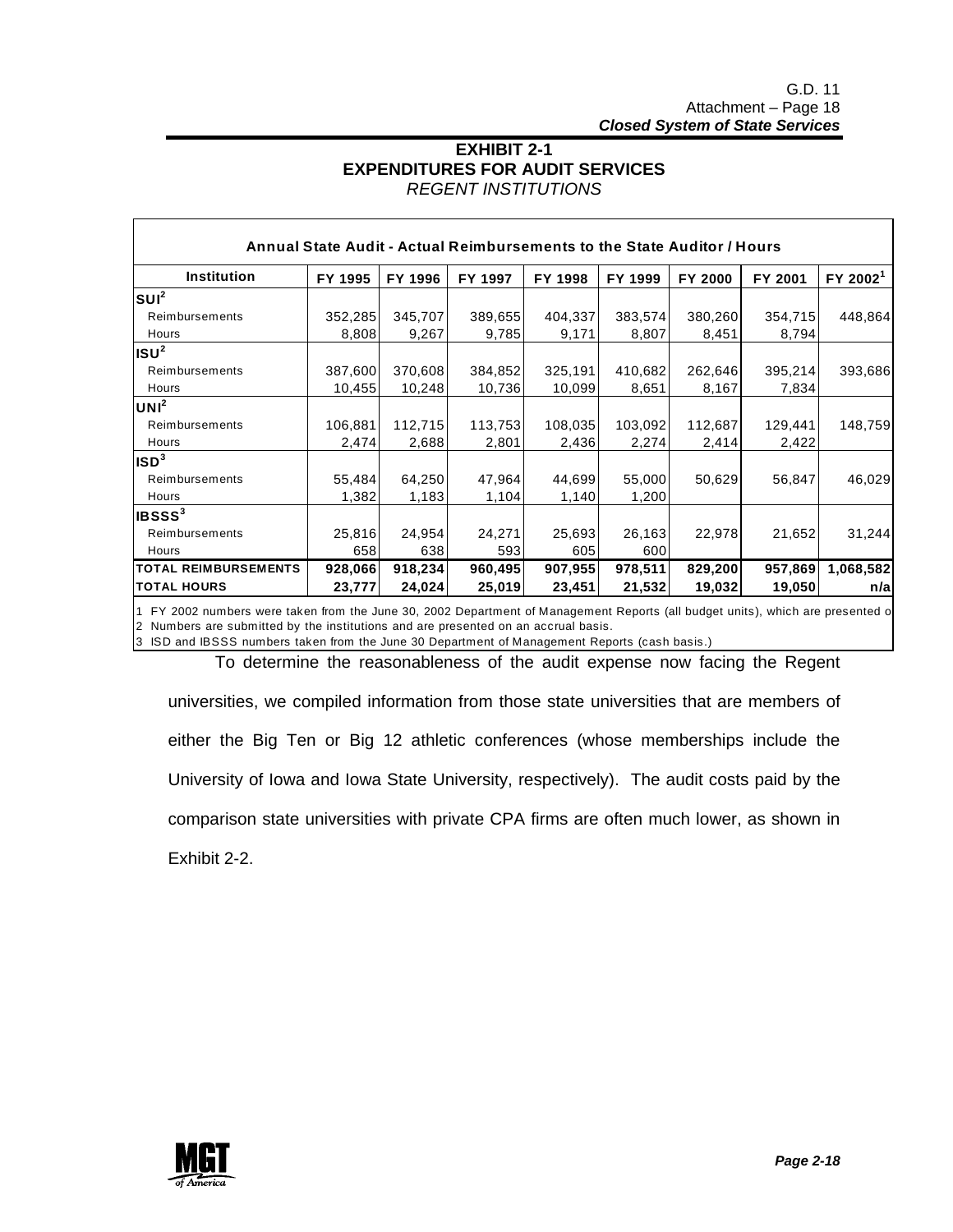|                                           |                      | <b>State Auditor</b>    |                           |                          |
|-------------------------------------------|----------------------|-------------------------|---------------------------|--------------------------|
|                                           |                      | Compensation            |                           |                          |
| <b>University</b>                         | Type of Auditor      | Method                  | Cost                      | <b>Notes</b>             |
| <b>Big Ten Conference</b>                 |                      |                         |                           |                          |
| University of Illinois                    | Private CPA          | n/a                     | \$<br>858,526             |                          |
| <b>Purdue University</b>                  | Not Provided         |                         |                           |                          |
| Indiana University                        | State Auditor        | Appropriation           | \$30/day/auditor See Note |                          |
| University of lowa                        | State Auditor        | <b>Auditor Billings</b> | \$<br>448,864             |                          |
| Michigan State University                 | Private CPA          | n/a                     | \$<br>198,000             |                          |
| University of Michigan                    | Private CPA          | n/a                     | \$<br>813,000             |                          |
| University of Minnesota                   | Not Provided         |                         |                           |                          |
| <b>Ohio State University</b>              | Not Provided         |                         |                           |                          |
| Pennsylvania State University Private CPA |                      | n/a                     | \$<br>341,700             |                          |
| University of Wisconsin                   | Not Provided         |                         |                           |                          |
|                                           |                      |                         |                           |                          |
| <b>Big 12 Conference</b>                  |                      |                         |                           |                          |
| University of Colorado                    | Private CPA          | n/a                     | \$<br>200,000             |                          |
| lowa State University                     | <b>State Auditor</b> | <b>Auditor Billings</b> | \$<br>393,686             |                          |
| <b>Kansas State University</b>            | Private CPA          |                         |                           | Part of statewide audit  |
| University of Kansas                      | Private CPA          |                         |                           | Part of statewide audit  |
| University of Missouri                    | Private CPA          | n/a                     | \$<br>222,000             | Amount for entire system |
| University of Nebraska                    | Private CPA          | n/a                     | \$<br>98,130              |                          |
| Oklahoma State University                 | Private CPA          | n/a                     | \$<br>111,000             |                          |
| University of Oklahoma                    | Not Provided         |                         |                           |                          |
| Texas A&M University                      | <b>State Auditor</b> | <b>Auditor Billings</b> | \$<br>53,000              |                          |
| <b>Texas Tech University</b>              | <b>State Auditor</b> | <b>Auditor Billings</b> | \$<br>40,000              |                          |
| University of Texas                       | Not Provided         |                         |                           |                          |

#### **EXHIBIT 2-2 AUDIT EXPENDITURES AT OTHER STATE UNIVERSITIES**

Source: MGT survey of Big Ten and Big 12 Universities.

Note: For Indiana University, the total cost of the audit is the sum of the appropriation and the daily rate.

 The process for choosing the auditors for public universities differs significantly among the states. In some states, the state legislature totally funds the state auditor's office and the auditor then performs the university audits without charge to the institution. In other states, the model is similar to that adopted in Iowa in the early 1980s, where the state auditor performs the audit and then bills the university. In a third group of states, the institutions choose their independent auditors. Most comparison universities, however, rely on external CPA firms for their annual financial and A-133 audits.

 The structural problem with the model used in Iowa is that the state auditors have no incentive to control costs since they operate as a monopoly. In fact, the incentive is *not* to control costs since revenue needed to operate the audit agency is based on the number of work hours that can be billed to client agencies. This is not to say that the

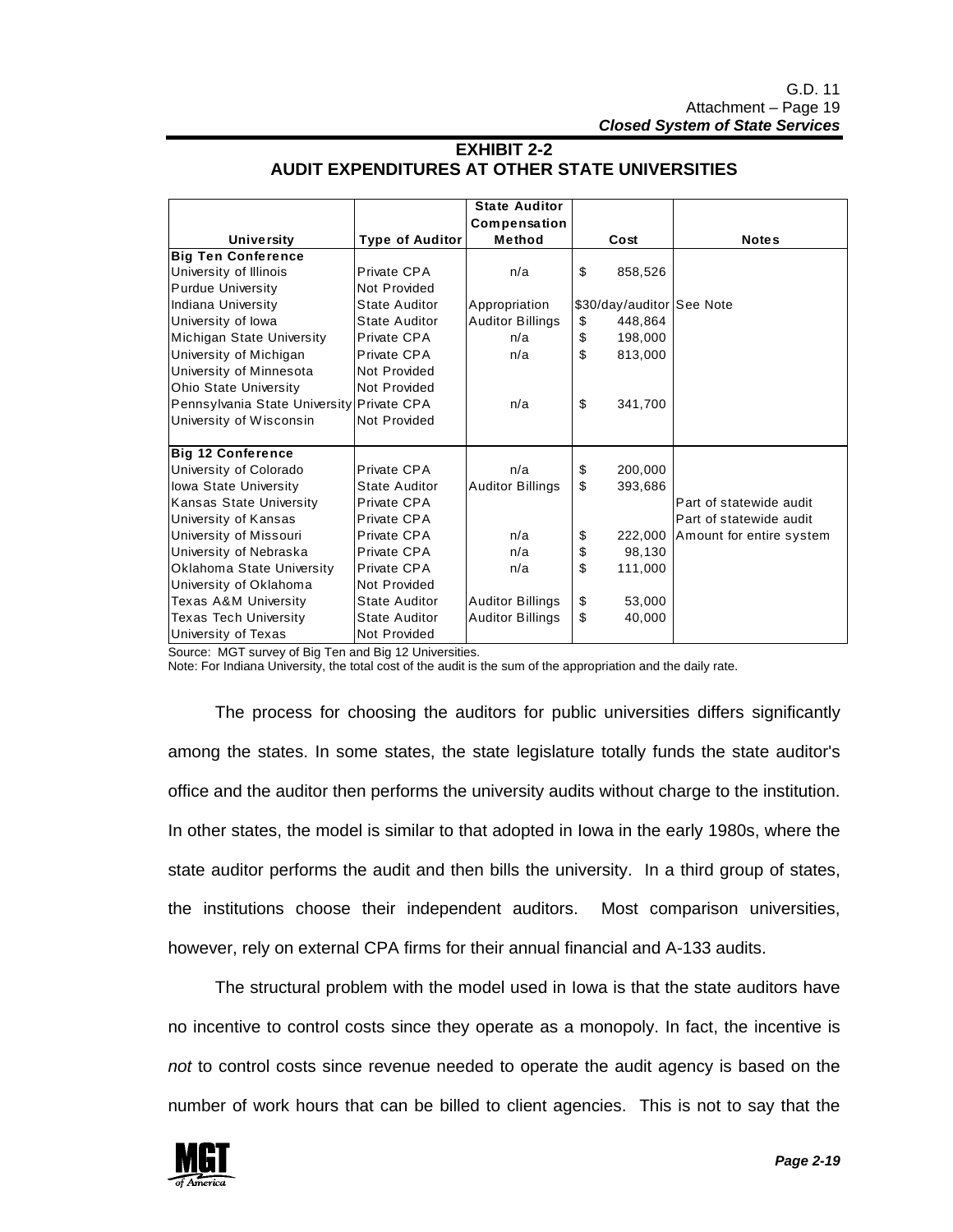Auditor of State in Iowa is operating inefficiently or is overcharging the universities, but rather to identify a deficiency in the current incentive structure. Both of the other models (i.e., direct legislative funding of the state auditor and the institutional choice of a private auditor) provide some incentives to control costs. This is especially the case when auditors are chosen through competitive bids.

### *2.4 Implications for Regulatory Relief*

 MGT recommends that statutory changes be pursued to allow the universities to be free from the current closed system of state services. In particular, MGT believes that the Regent institutions should be permitted to procure various professional and support services, including their auditing services, under a competitive bid process.

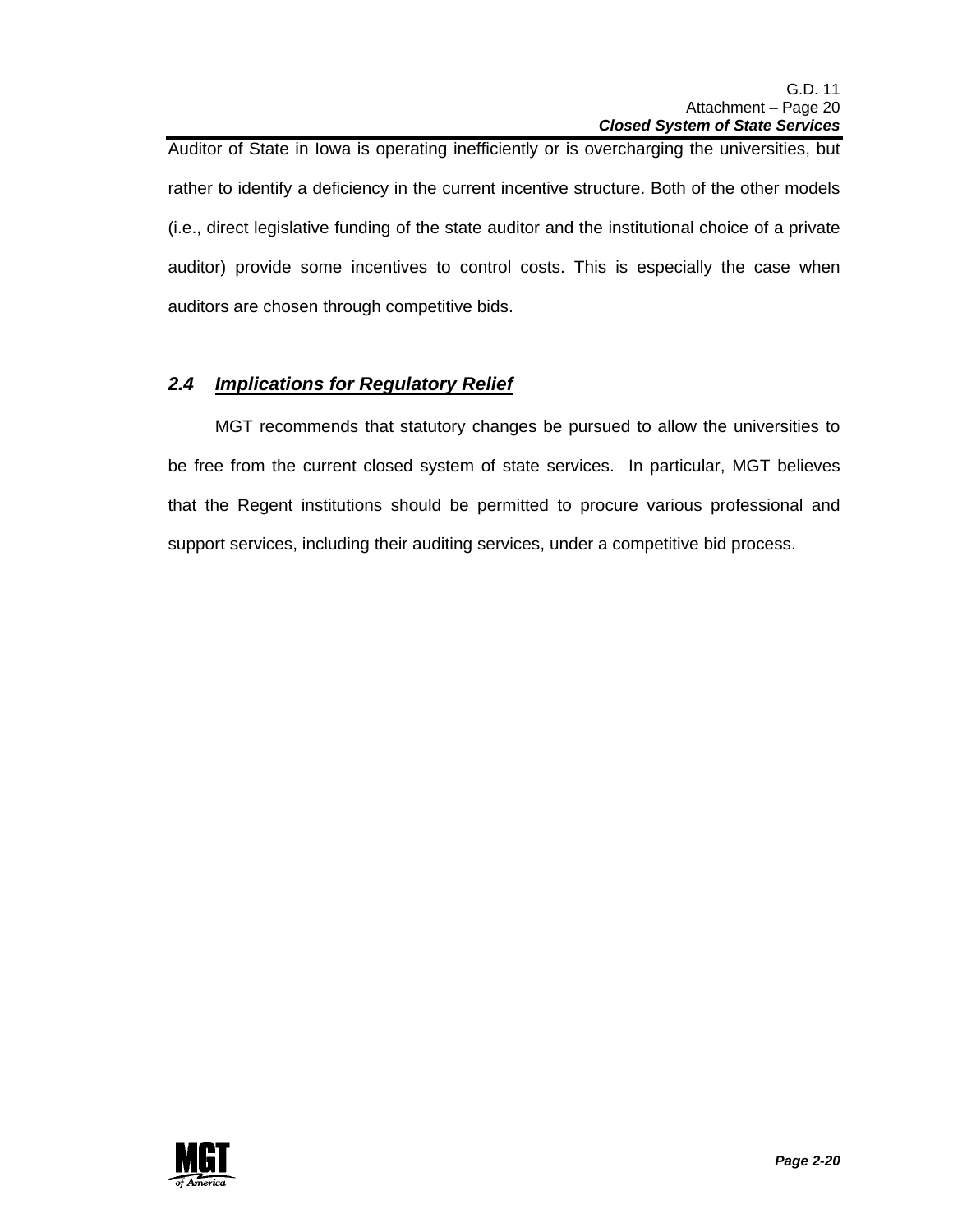G.D. 11 Attachment – Page 21

# *3.0 BUDGET POLICIES AND PRACTICES*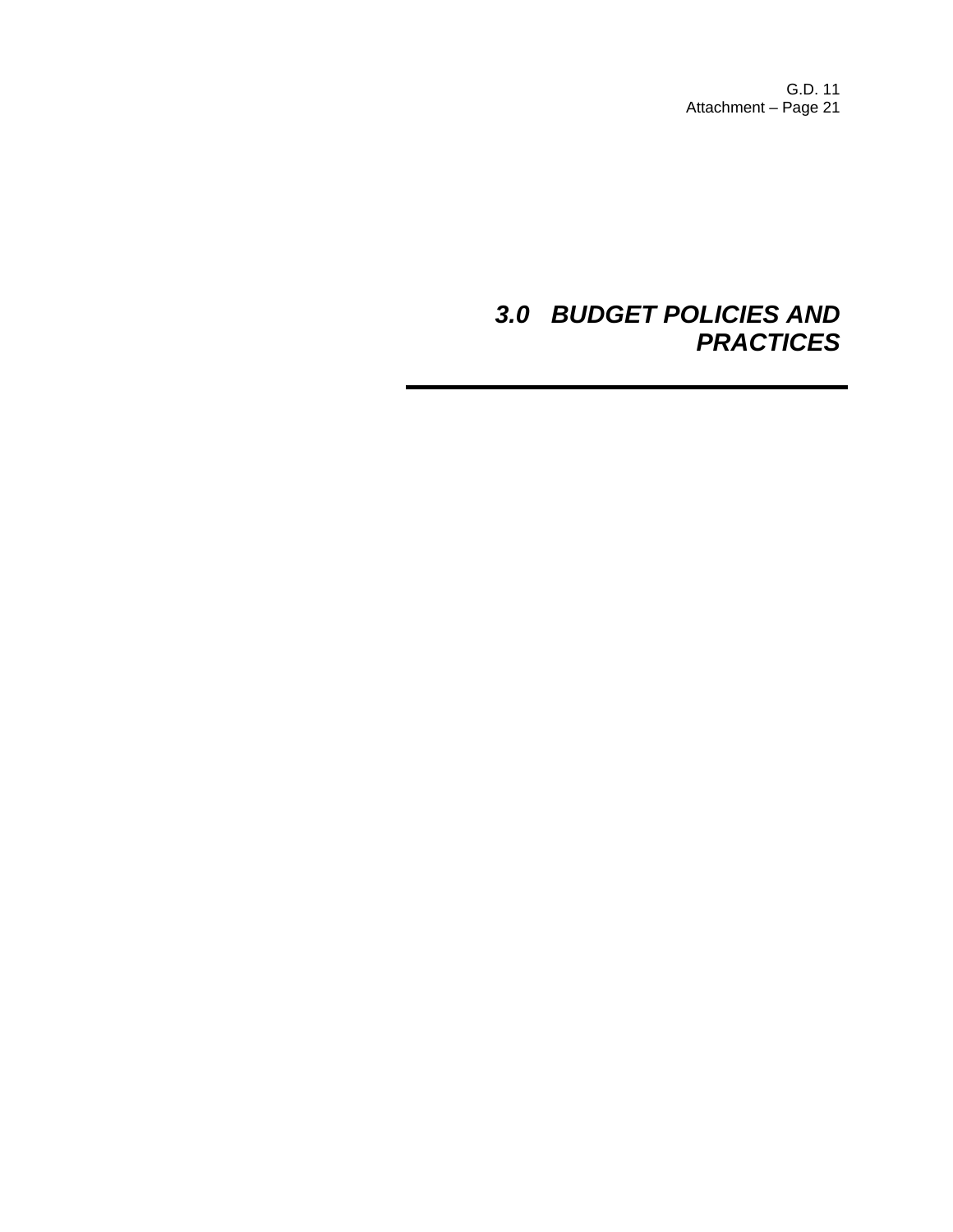### **3.0 BUDGET POLICIES AND PRACTICES**

### *3.1 Introduction*

 As a state agency, the budgeting process for the Regent institutions is dictated by a myriad of state laws and regulations. Additionally, the budgeting process for Regent universities is subject to institutional traditions (e.g., extensive review by a faculty senate budget committee) and Board of Regents procedures. Probably no other state agencies undergo such an elaborate, open and participative process for requesting, allocating and managing their budgets as the Regent institutions.

 The typical budget cycle for the Regent institutions begins many months prior to the start of the fiscal year. At the July and September meetings of the Board of Regents, requests for state appropriations for the next fiscal year. The legislature determines state appropriations during its session normally from in January through April. . Once the state appropriations are finalized, the Regents review preliminary operating budgets in June and approve detailed operating budgets for each institution in July. Further, any major deviation from the adopted spending plan must be considered and approved by the Regents throughout the year.

 In addition to the Regent and institutional budget planning and review processes, budgets for the Regent institutions are submitted to state officials in considerable lineitem detail. This practice is expensive to carry out and appears to have little impact on the resulting level of lump-sum state appropriations. As compared to other statesupported educational entities, such as school districts and community colleges that request a single lump sum for educational assistance, the Regent institutions are faced with a much more costly budget development and administration process.

 After State funds have been appropriated for the institutions, the Board of Regents exercises fiscal oversight over the institutions at a "macro" level, through general

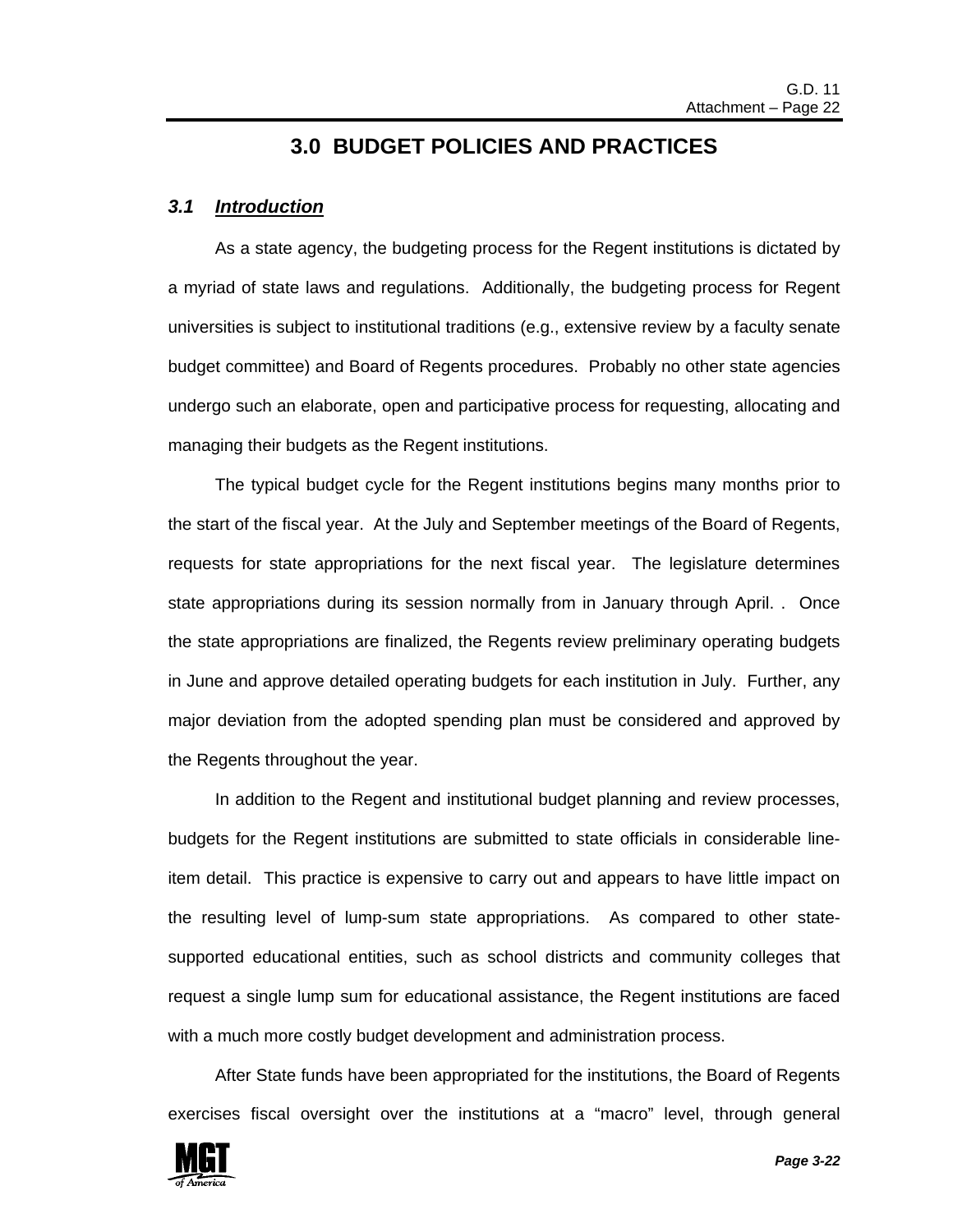guidelines and a series of governance reports. The institutions have the primary responsibility for day-to-day financial management at the "micro" level. This system of governance is intended to ensure oversight for the sound financial management of the Regent institutions while affording the institutions relatively wide latitude in the administration of their internal fiscal affairs.

The Board, as a governing body, imposes requirements to ensure that financial

management is performed competently and in accordance with established policies and

procedures. Some of the significant requirements include:

- **Each institution, as part of its budgeting process, identifies** reallocations in accordance with the Board's five-year program of reallocations averaging two percent per year. This is in line with the Board's strategic planning goals to increase effectiveness and efficiency.
- **Budget totals are ceilings that may not be exceeded unless** approved by the Board.
- **The institutions must prepare periodic governance reports to ensure** that financial operations are in general conformance with established Board fiscal policy, prudent financial management, and generally accepted accounting and auditing requirements of the State. Examples of required fiscal reports include:
	- the comprehensive fiscal report
	- − calculations of the cost of instruction per student
	- − annual reports on deferred maintenance
	- − quarterly investment and cash management reports
	- internal and external audits, and
	- − semi-annual reports on major leases and lease-purchase agreements.
- **The institutions are delegated authority to develop and implement** internal policies, procedures, and mechanisms that enable them to carry out their ongoing financial management. These policies must align with Board policy.

 Beyond the regulations affecting budget requests and approvals, the Regent institutions are also subject to statutes dealing with end-of-year budget reversions. The

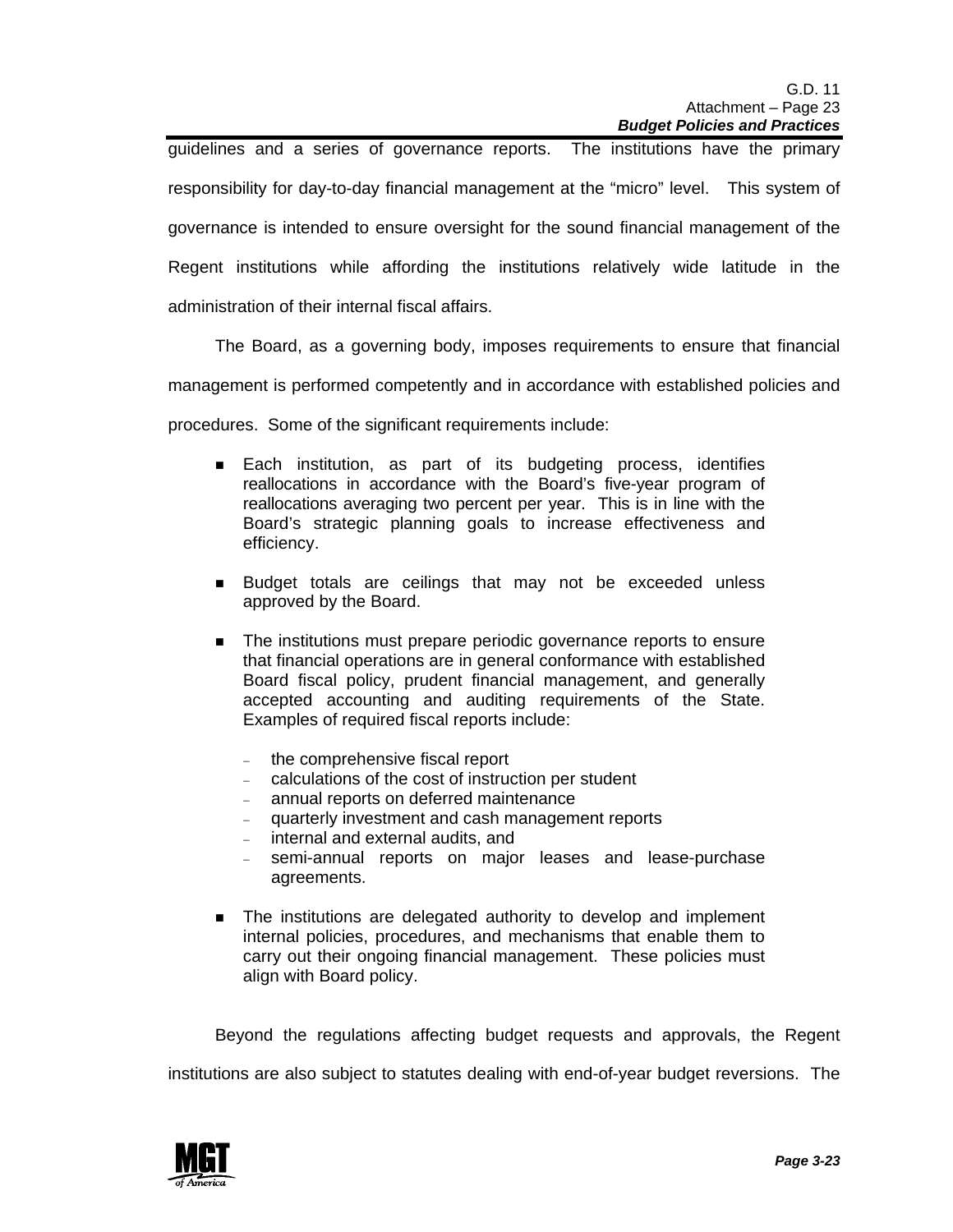need for deregulation from this process is developed below as just one example of the

need for greater budget flexibility for Regent institutions.

### *3.2 Current Situation for Budget Reversions*

Section 8.33, Iowa Code, provides for the reversion of unexpended funds that

have not been otherwise encumbered or obligated. Specifically, section 8.33 provides, in

part, that:

*No obligation of any kind shall be incurred or created subsequent to the last day of the fiscal year for which an appropriation is made, except when specific provision otherwise is made in the Act making the appropriation. On August 31, or as otherwise provided in an appropriation Act, following the close of each fiscal year, all unencumbered or unobligated balances of appropriations made for that fiscal term revert to the state treasury and to the credit of the funds from which the appropriations were made, except that capital expenditures for the purchase of land or the erection of buildings or new construction continue in force until the attainment of the object or the completion of the work for which the appropriations were made unless the Act making an appropriation for the capital expenditure contains a specific provision relating to a time limit for incurring an obligation or reversion of funds.* 

Further:

*No payment of an obligation for goods and services shall be charged to an appropriation subsequent to the last day of the fiscal year for which the appropriation is made unless the goods or services are received on or before the last day of the fiscal year, except that repair projects, purchase of specialized equipment and furnishings, and other contracts for services and capital expenditures for the purchase of land or the erection of buildings or new construction or remodeling, which were committed and in progress prior to the end of the fiscal year are excluded from this provision.* 

While not articulated in the Iowa statutes, the presumed intent of such legislation elsewhere is to help replenish the state treasury at the end of the year. Interestingly, the budget reversion requirements in Iowa statutes do not apply to public schools and community colleges.

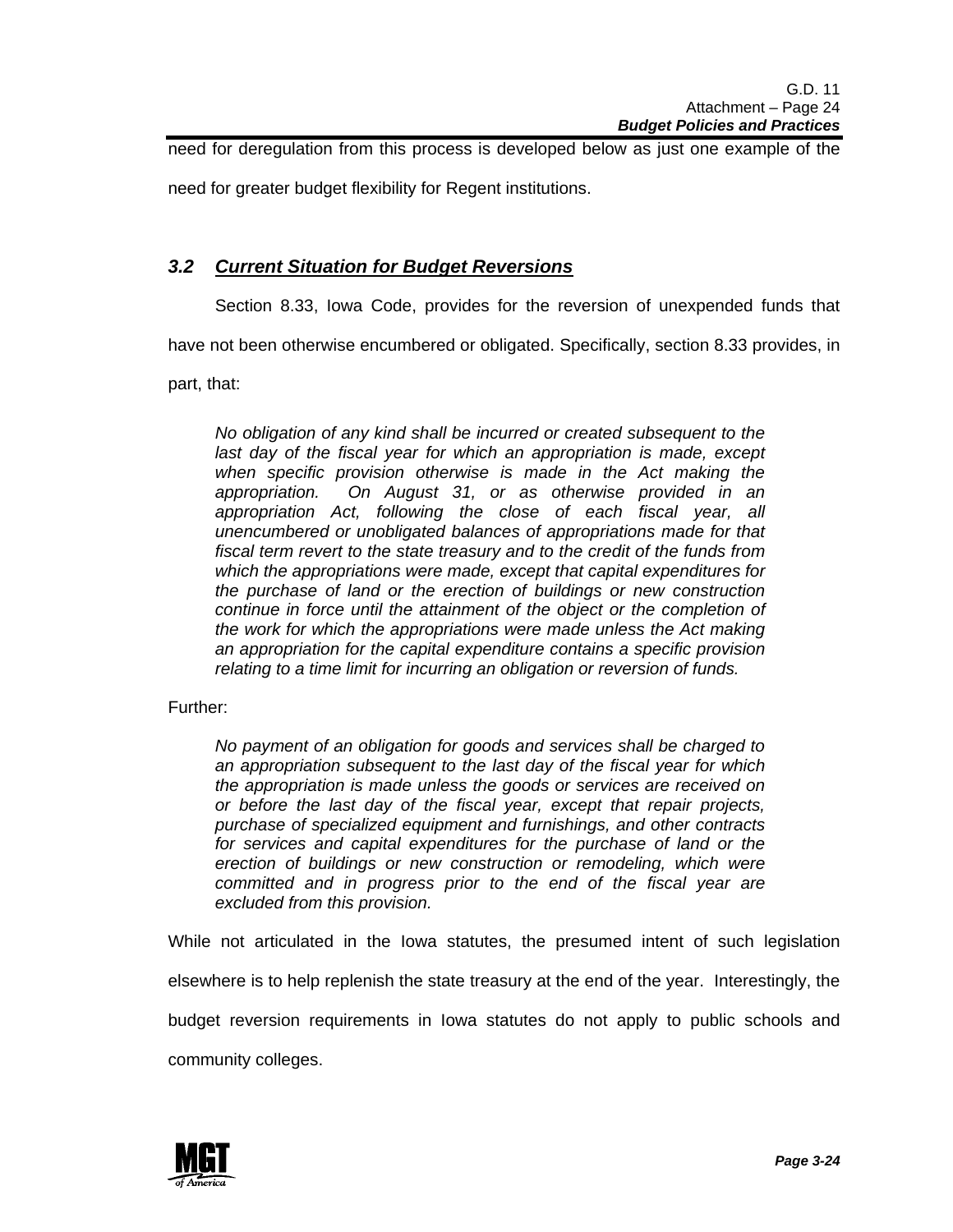### *3.3 Assessment Of Budget Reversions*

 Budgetary flexibility provides universities with opportunities to ensure effective budget management, to maintain accountability, and to provide for the best possible delivery of instruction, research, and service. Universities' budget flexibility is especially necessary during periods when unplanned statewide budget reductions occur.

 Across the states, it is common practice for state universities to have "carryforward" authority for unspent and unencumbered funds remaining at year end, even when other agencies in the same state do not have the same authority. For example, state universities in North Carolina and Florida have a special status that excludes them from requirements for budget reversions that apply to other state agencies. Our survey of Big Ten and Big 12 business officers, as shown in Exhibit 3-1, found that most major state universities in the region also are exempt from budget reversions.

 Even without current carry-forward flexibility that is consistent with national higher education budget practice, the Regent universities have been able to modify their operating policies to take advantage of permissive provisions in the current law in order to mitigate the otherwise negative effects of their statutes on their ability to manage. For example, a list of needed repair and renovation projects and a list of needed scientific equipment is developed and maintained by the universities for encumbering of funds at year end. While timing issues may mean that these items are not always the number one funding priority, they are certainly important to, and consistent with, overall university program requirements.

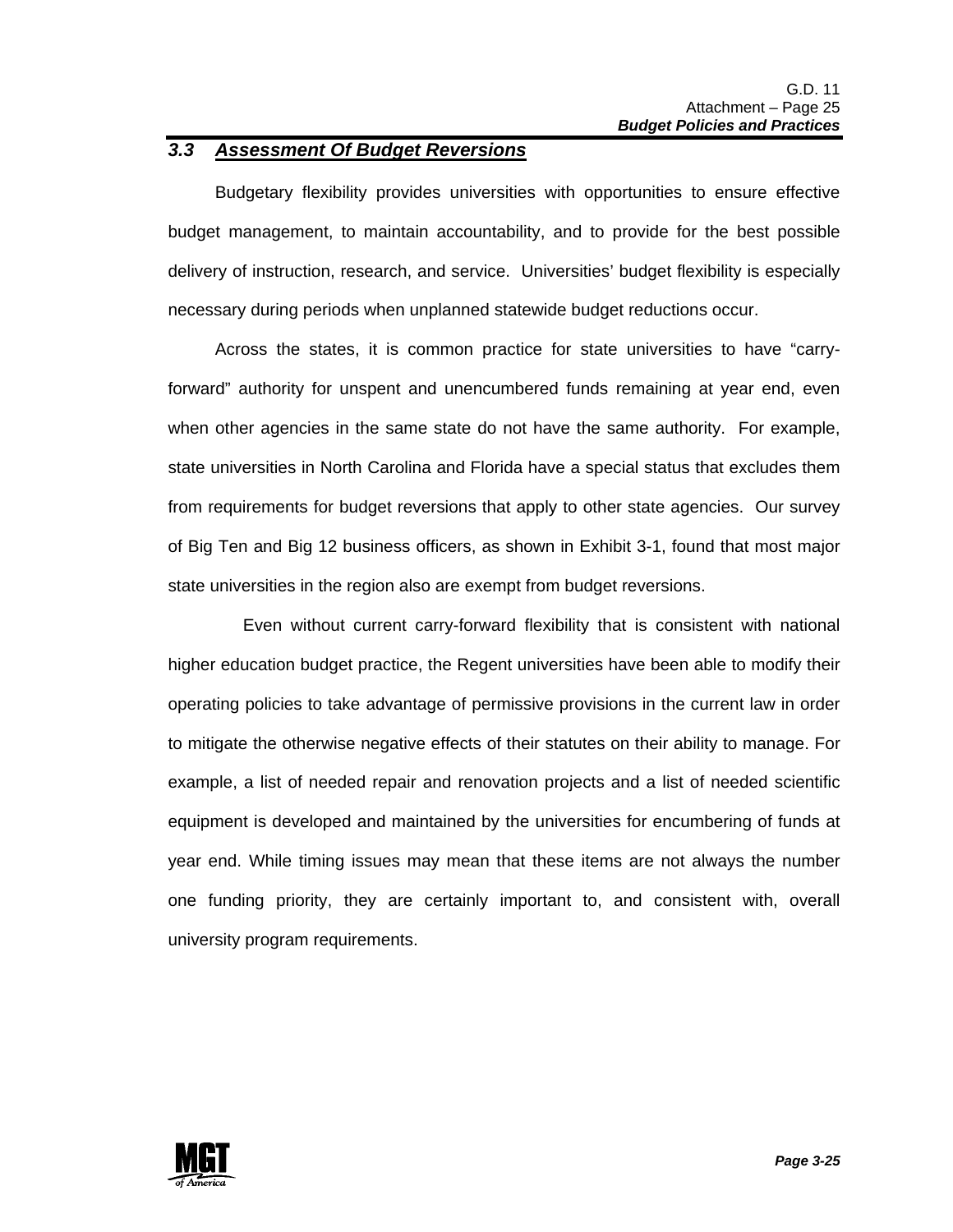### **EXHIBIT 3-1 BUDGET REVERSION REQUIREMENTS FOR BIG TEN AND BIG 12 UNIVERSITIES**

| <b>Carry Forward Authority</b>   |                    |              |                           |
|----------------------------------|--------------------|--------------|---------------------------|
| <b>University</b>                | Encumbered         | Unencumbered | <b>Restrictions</b>       |
| <b>Big Ten Conference</b>        |                    |              |                           |
| University of Illinois           | Yes                | No           | Spend by August 31st      |
| <b>Purdue University</b>         | Not Provided       |              |                           |
| Indiana University               | Yes                | Yes          | <b>None</b>               |
| University of lowa               | Yes, Restricted No |              | Non-recurring items       |
| Michigan State University        | Yes                | Yes          | None                      |
| University of Michigan           | Yes                | Yes          | None                      |
| University of Minnesota          | Not Provided       |              |                           |
| <b>Ohio State University</b>     | Not Provided       |              |                           |
| Pennsylvania State University    | lNo.               | No           | N/A                       |
| University of Wisconsin          | Not Provided       |              |                           |
|                                  |                    |              |                           |
| <b>Big 12 Conference</b>         |                    |              |                           |
| University of Colorado           | Yes                | Yes          | None                      |
| lowa State University            | Yes, Restricted No |              | Non-recurring items       |
| <b>Kansas State University</b>   | Yes                | Yes          | None                      |
| University of Kansas             | Yes                | Yes          | None                      |
| University of Missouri           | Not Provided       |              |                           |
| University of Nebraska           | Yes                | No.          | None                      |
| <b>Oklahoma State University</b> | Yes                | Yes          | None                      |
| University of Oklahoma           | Not Provided       |              |                           |
| Texas A&M University             | Yes                | Nο           | <b>None</b>               |
| <b>Texas Tech University</b>     | Yes                | No           | <b>Encumbered Purpose</b> |
| University of Texas              | Not Provided       |              |                           |

 The ability that has been developed to encumber funds quickly just before year- end enables the university to maximize the use of its operating budget under current statutory restrictions. Exhibit 3-2 shows that only a minimal amount has been reverted to the state treasury in recent years, both from new, very special-focused appropriations. That is, relief from the current reversion policy would have virtually no impact on the state treasury while permitting the Regent institutions to deploy resources for potentially higher priorities.

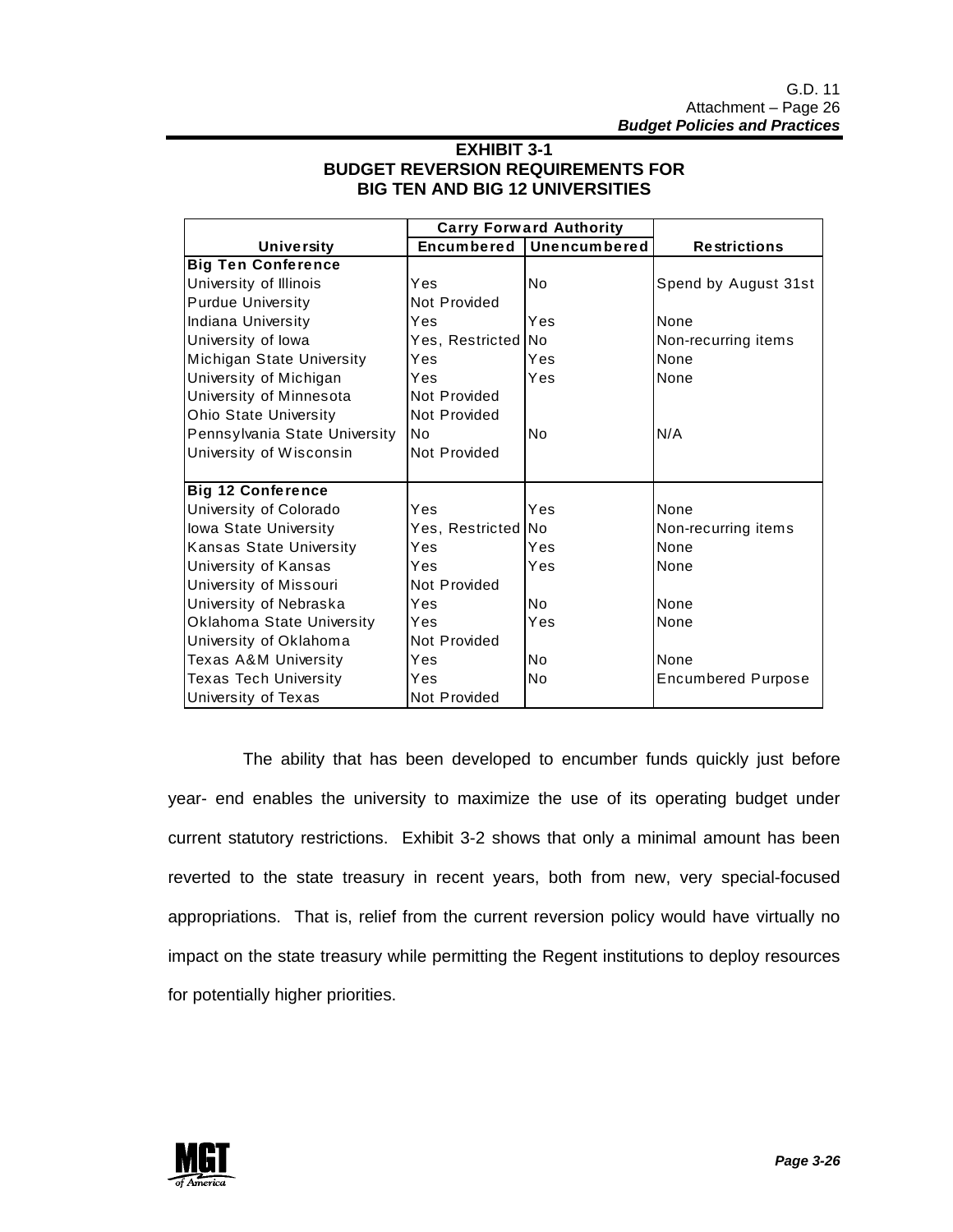| Year    | <b>SUI</b> | <b>ISU</b> | <b>UNI</b> | <b>Total</b> |
|---------|------------|------------|------------|--------------|
| FY 1993 | \$0        | \$0        | \$0        | \$0          |
| FY 1994 | \$0        | \$0        | \$0        | \$0          |
| FY 1995 | \$0        | \$0        | \$0        | \$0          |
| FY 1996 | \$38,330   | \$0        | \$0        | \$38,330     |
| FY 1997 | \$0        | \$23,965   | \$0        | \$23,965     |
| FY 1998 | \$0        | \$0        | \$0        | \$0          |
| FY 1999 | \$0        | \$0        | \$0        | \$0          |
| FY 2000 | \$0        | \$0        | \$0        | \$0          |
| FY 2001 | \$0        | \$0        | \$0        | \$0          |
| FY 2002 | \$0        | \$0        | \$0        | \$0          |

### **EXHIBIT 3-2 RECENT HISTORY OF OPERATING BUDGET REVERSIONS REGENT UNIVERSITIES**

### *3.4 Implications for Regulatory Relief*

 The overall budget reductions which have occurred in Iowa have left the universities in a difficult and challenging financial position. In order to meet these challenges, MGT recommends that the Regent institutions be freed from most of the detailed budget requirements that were intended for other agencies with less oversight already in place. In particular, MGT recommends that a more permissive budget carryforward policy be implemented that would provide much needed flexibility to the universities and would be consistent with higher education budget management practices across the country.

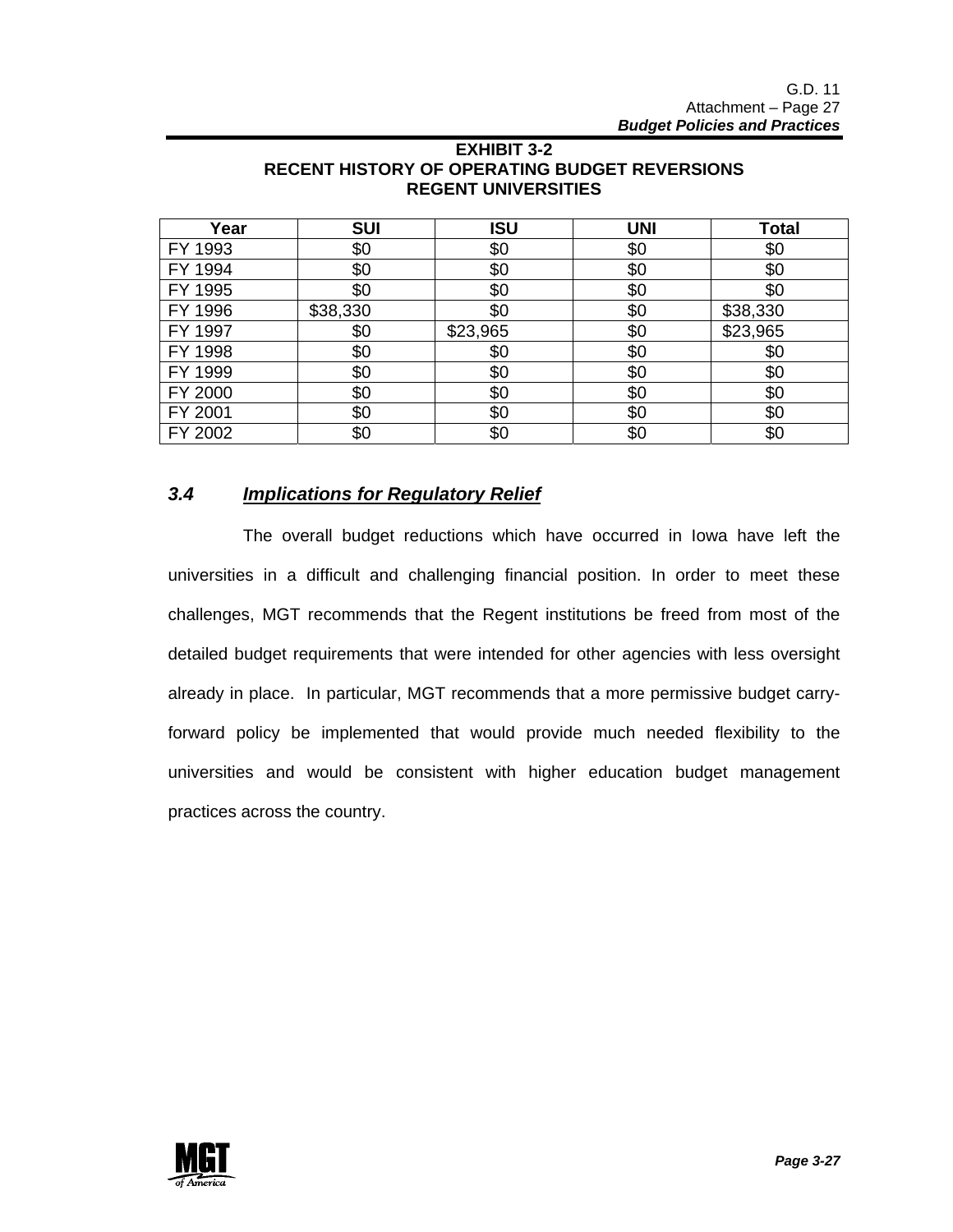G.D. 11 Attachment – Page 28

# *4.0 INVESTMENT MANAGEMENT*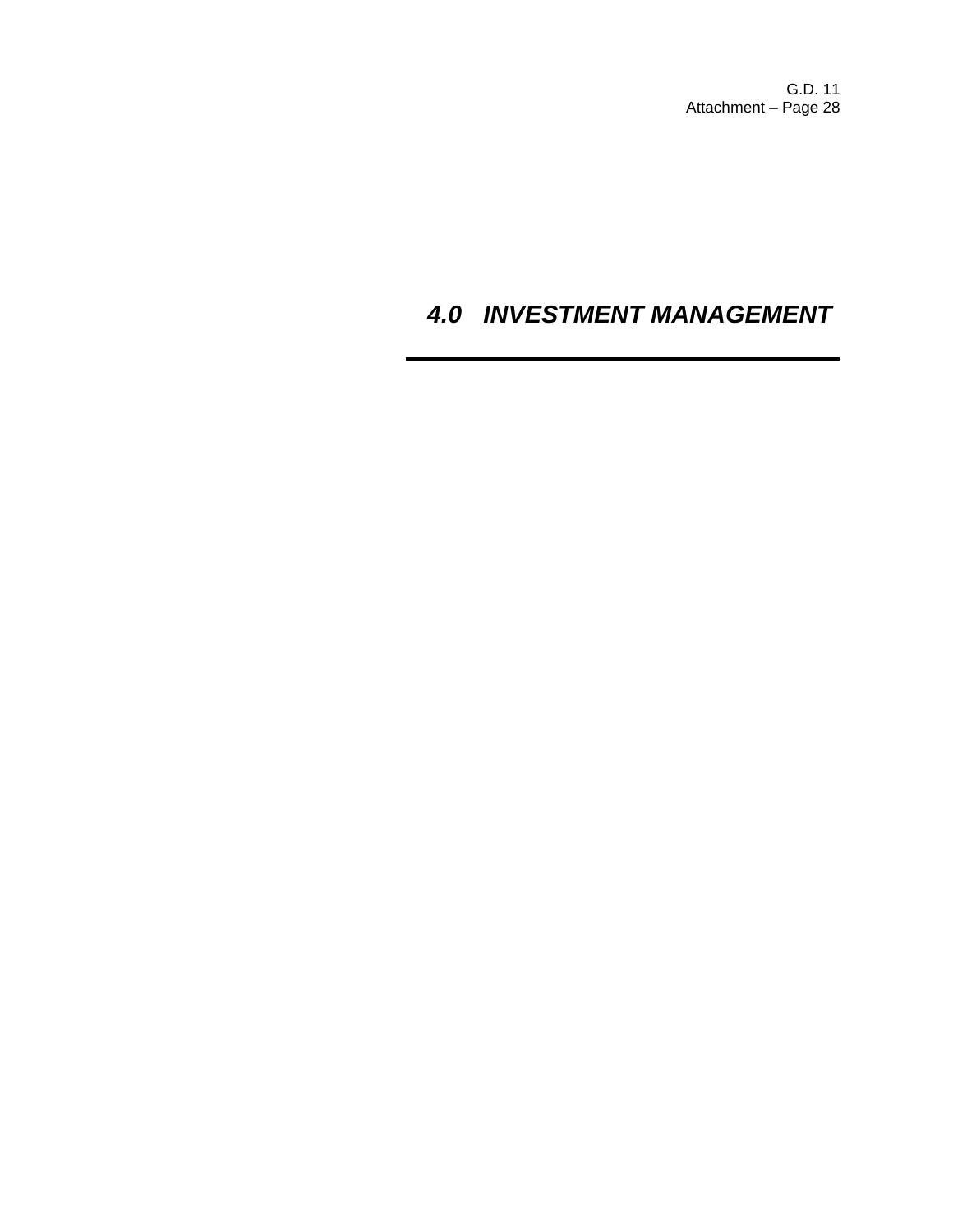# **4.0 INVESTMENT MANAGEMENT**

### *4.1 Introduction*

 The Board of Regents oversees the investment programs of the Regent institutions through the efforts of its Banking Committee. The committee meets regularly to review various banking matters, including the performance of the investment portfolios.

 The Regent institutions maintain two investment portfolios – operating and endowment/quasi-endowment. Both portfolios include restricted and unrestricted funds. As shown in Exhibit 4-1, the value of the combined portfolios as of June 30, 2002 was approximately \$1.2 billion.

| EXHIBIT 4-1                                |  |  |  |  |  |
|--------------------------------------------|--|--|--|--|--|
| INSTITUTIONAL INVESTMENT PORTFOLIOS        |  |  |  |  |  |
| <b>MARKET VALUE (THOUSANDS OF DOLLARS)</b> |  |  |  |  |  |
| <b>AS OF JUNE 30, 2002</b>                 |  |  |  |  |  |

| <b>Institution</b>                    | <b>Operating</b> | Endowment/<br><b>Quasi-Endowment</b> |
|---------------------------------------|------------------|--------------------------------------|
| University of Iowa <sup>1</sup>       | \$554,069        | $$220,253^2$                         |
| <b>Iowa State University</b>          | 267,159          | 82,444 <sup>3</sup>                  |
| University of Northern Iowa           | 61,677           |                                      |
| lowa School for the Deaf              | 2,559            |                                      |
| Iowa Braille & Sight Saving<br>School | 526              |                                      |
| Total                                 | \$885,990        | \$302,697                            |

<sup>1</sup> Includes UIHC

<sup>2</sup> Includes UNI

<sup>3</sup> Includes ISD and IBSSS

 In the late 1980s, a scandal in investments rocked state government in Iowa. Based on its desire to avoid future problems of this nature, the Legislature enacted an extensive set of laws in 1992 known as the Uniform Prudent Investor Act. Even though the Regent institutions had not been involved in the scandal and were known for sound

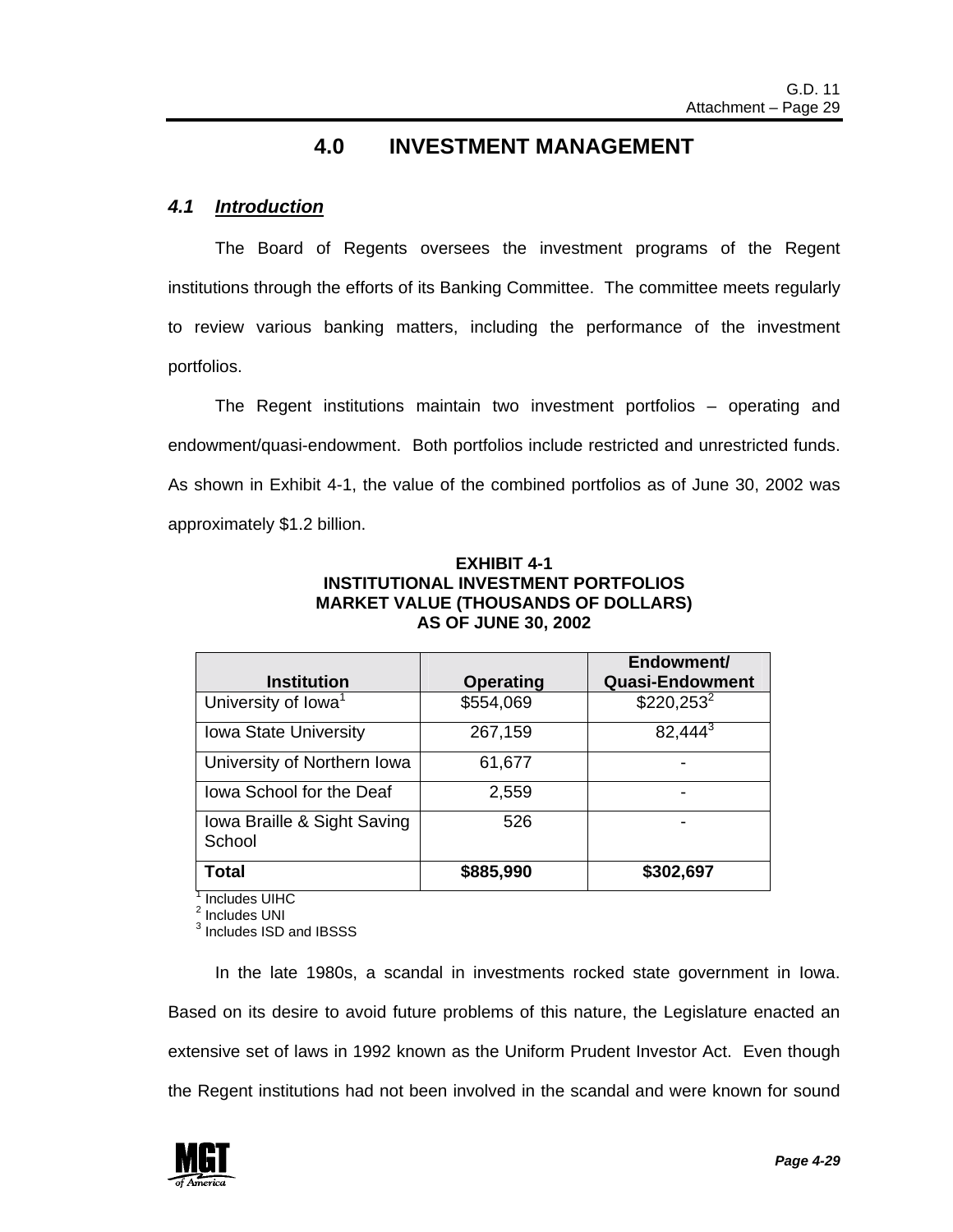financial management, they fell under the jurisdiction of the new investor act along with

other state agencies.

While the investor act was well intentioned, it has proven over time to place

unreasonable limits on how effectively the Regent institutions can manage their funds.

For instance, the Regent institutions are restricted in:

- Composition of investment portfolio -- §12B.10 and 12B.10A identify restrictive investment standards but exclude the various public employee retirement systems, the Iowa Finance authority, the state's deferred compensation plan, the tobacco settlement authority, and the Board of Regents. However, the investments by the Regents are limited to the following:
	- − investments set out in subsection 4
	- − common fund for nonprofit organizations
	- − common stocks

For short term operating funds, the funds shall not be invested in investments having maturities exceeding sixty-three months.

The public investment maturity and procedural limitations also do not apply to joint investment trusts organized under chapter 28E of the code whose primary function is to invest public funds.

■ Custodial agreements -- §12B.10C limits the use of custodians but legislation excludes most of the same public employee retirement systems, the Iowa Finance authority, the state's deferred compensation plan, the tobacco settlement authority, but not the Regents.

In the remainder of this chapter, we analyze the impact of one of these limitations

– composition of portfolio -- on the effectiveness of the Regents' investment program. It

is offered as just one example of the need for the Board of Regents to have greater

flexibility in the area of investment management.

### *4.2 Current Situation for Portfolio Management*

Section 262.14 of the Code provides for investment of Regent institutions funds

and provides restrictions on these investments through Section 633, division XX, part 4,

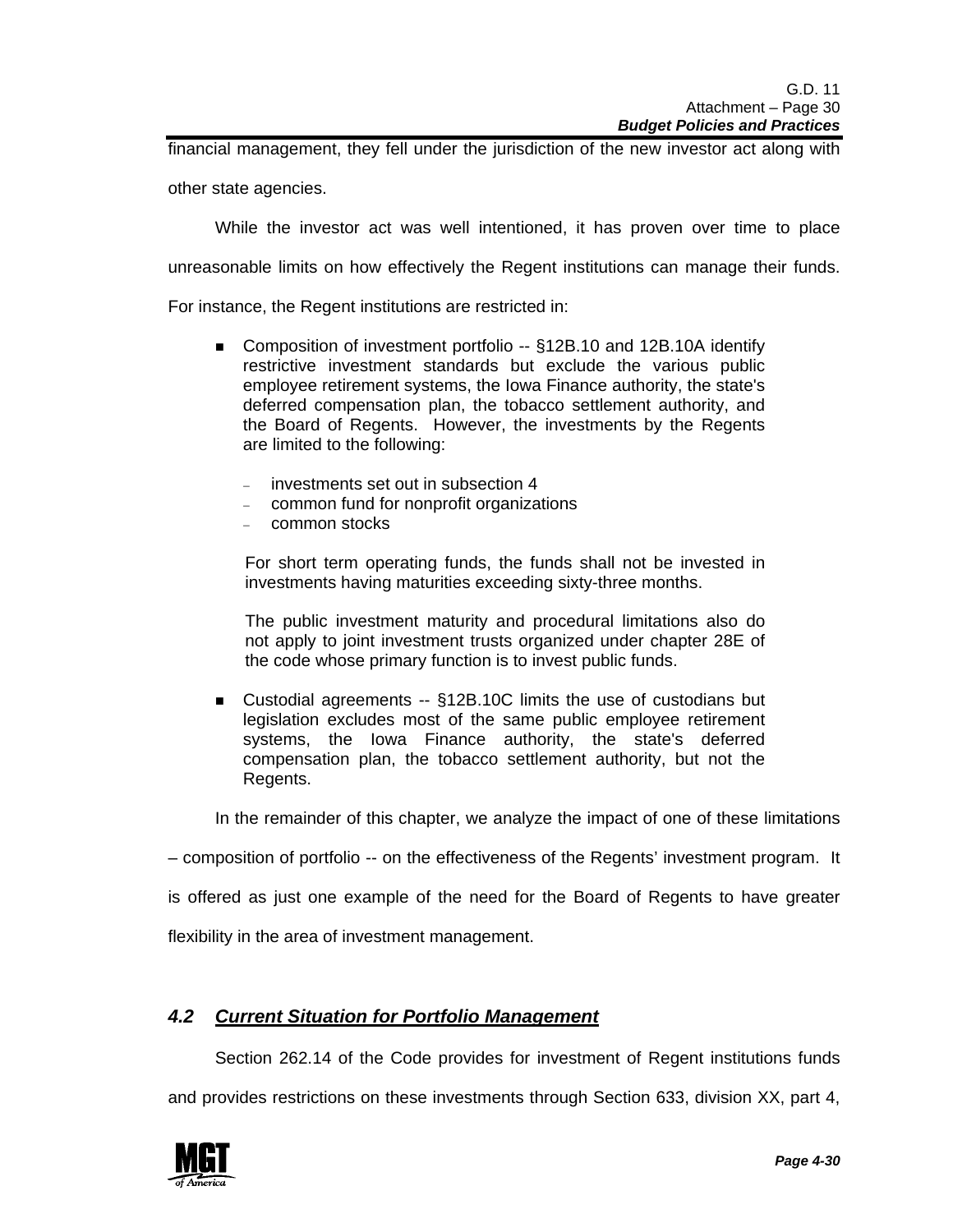subpart c, the Uniform Prudent Investor Act. Section 262.14 requires the Board to establish a written investment policy, "the goal of which is to provide for the financial health of the institutions governed by the board." The current Regent investment policy outlined in Section 7.34C, subparagraph 1a, limits the maturity of invested securities to 63 months, based upon the requirements contained in Iowa Code Section 12B.10 subparagraph d(4).

### *4.3 Assessment of Portfolio Restrictions*

 Current restrictions governing the investment guidelines for operating funds have had a negative impact on returns. Current policy limits the maturity of invested securities to 63 months. Analyses by the universities, however, indicate that a more diversified portfolio with greater earning potential could be realized if investments could be made in securities with longer maturity periods.

 In comparison to investment practices in the broader environment, the 63-month limitation seems surprisingly short. For instance, the Regent institutions can not even investment in the 10-year Treasury bond, which is considered the benchmark for measuring yields on fixed income instruments. As seen in Exhibit 4-2, bond yields on October 7, 2002 increased as the maturity periods grew longer. The state's 63-month limitation, in effect, forces the Regent institutions to invest in the most volatile end of the fixed income market.

### *4.4 Implications for Regulatory Relief*

 MGT believes that the Board of Regents, through its Banking Committee, is capable of managing the investments of the Regent institutions without being subject to excessive regulations by the state. As illustrated in Exhibit 4-2 depicting differences in

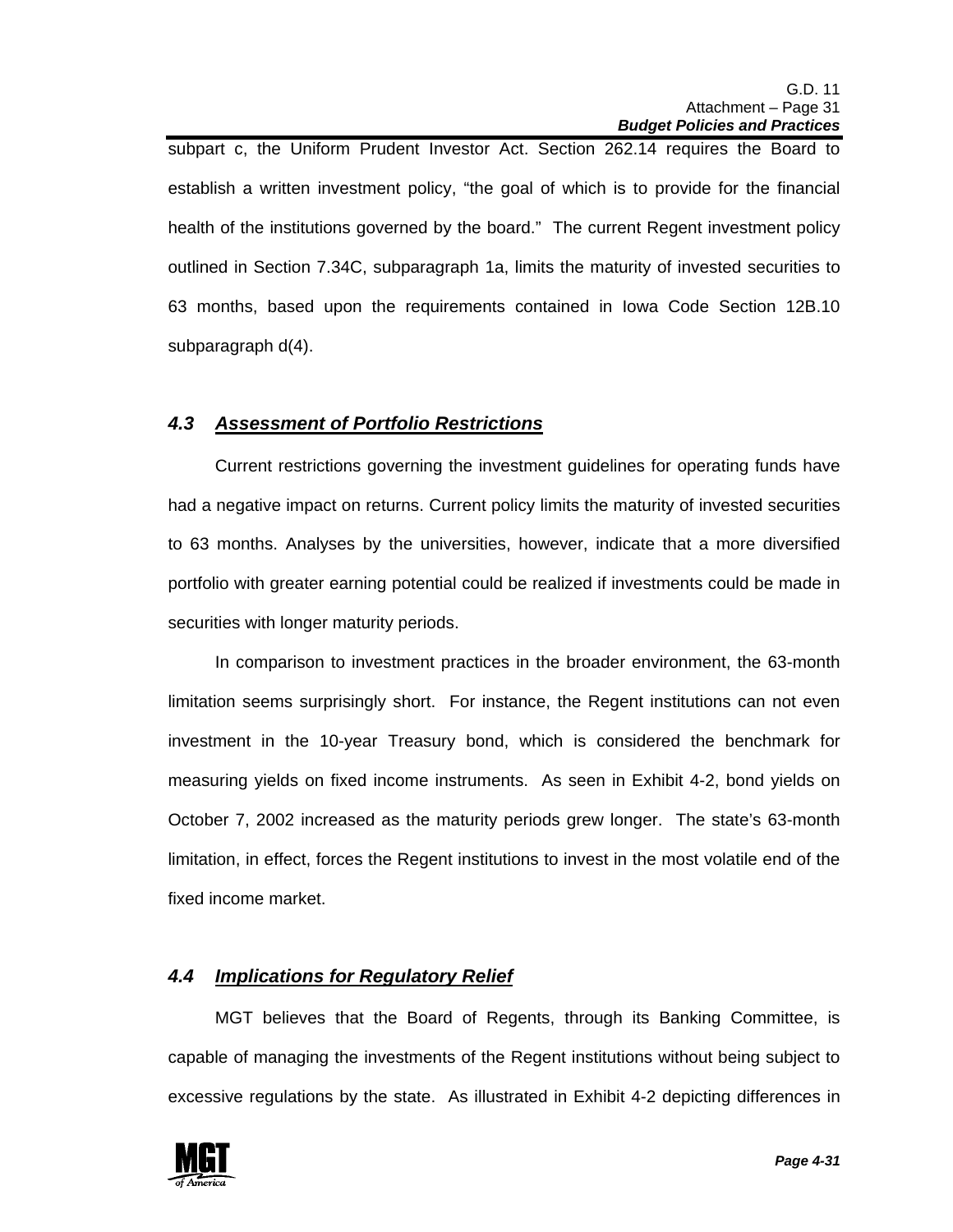yields by maturity, current state regulations are resulting in lower than desired financial

performance for the investments of the Regent institutions.

### **EXHIBIT 4-2 COMPARISON OF YIELDS ON BONDS BY LENGTH OF MATURITY PERIOD**

|                           |                     | Yield as of October 7, |
|---------------------------|---------------------|------------------------|
| <b>Regent Eligibility</b> | <b>Type of Bond</b> | 2002                   |
|                           | <b>US Treasury</b>  |                        |
| Yes                       | 3 month             | 1.46%                  |
|                           | 6 month             | 1.46%                  |
|                           | 2 year              | 1.73%                  |
|                           | 5 year              | 2.63%                  |
| <b>No</b>                 | 10 year             | 3.63%                  |
|                           | 30 year             | 4.69%                  |
|                           | <b>Municipal</b>    |                        |
| Yes                       | 2 year AA rated     | 1.37%                  |
|                           | 2 year insured      | 1.36%                  |
|                           | 2 year A rated      | 1.47%                  |
|                           | 5 year insured      | 2.21%                  |
|                           | 5 year AA rated     | 2.21%                  |
|                           | 5 year A rated      | 2.53%                  |
|                           | 10 year insured     | 3.27%                  |
| <b>No</b>                 | 10 year AA rated    | 3.26%                  |
|                           | 10 year A rated     | 3.96%                  |
|                           | 20+ year insured    | 4.33%                  |
|                           | 20+ year AA rated   | 4.32%                  |
|                           | 20+ year A rated    | 4.56%                  |
|                           | Corporate           |                        |
| Yes                       | 2 year AA rated     | 2.28%                  |
|                           | 2 year A rated      | 4.42%                  |
|                           | 5 year AAA rated    | 3.05%                  |
|                           | 5 year AA rated     | 3.38%                  |
|                           | 5 year A rated      | 4.97%                  |
|                           | 10 year AAA rated   | 4.15%                  |
| <b>No</b>                 | 10 year AA rated    | 5.25%                  |
|                           | 10 year A rated     | 6.22%                  |
|                           | 20+ year AAA rated  | 5.36%                  |
|                           | 20+ year AA rated   | 6.26%                  |
|                           | 20+ year A rated    | 7.59%                  |

![](_page_31_Picture_5.jpeg)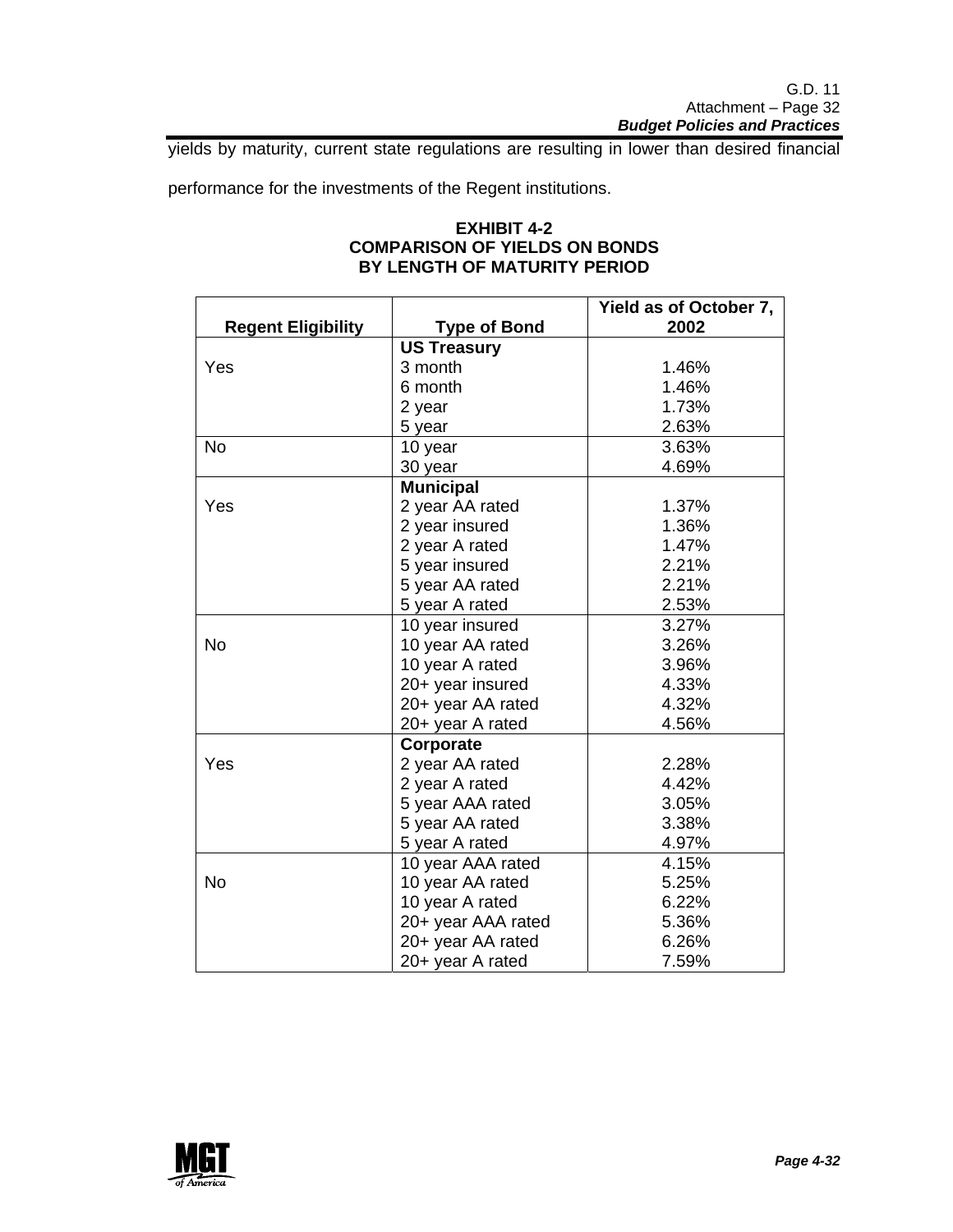G.D. 11 Attachment – Page 33

# *5.0 INSURANCE ISSUES*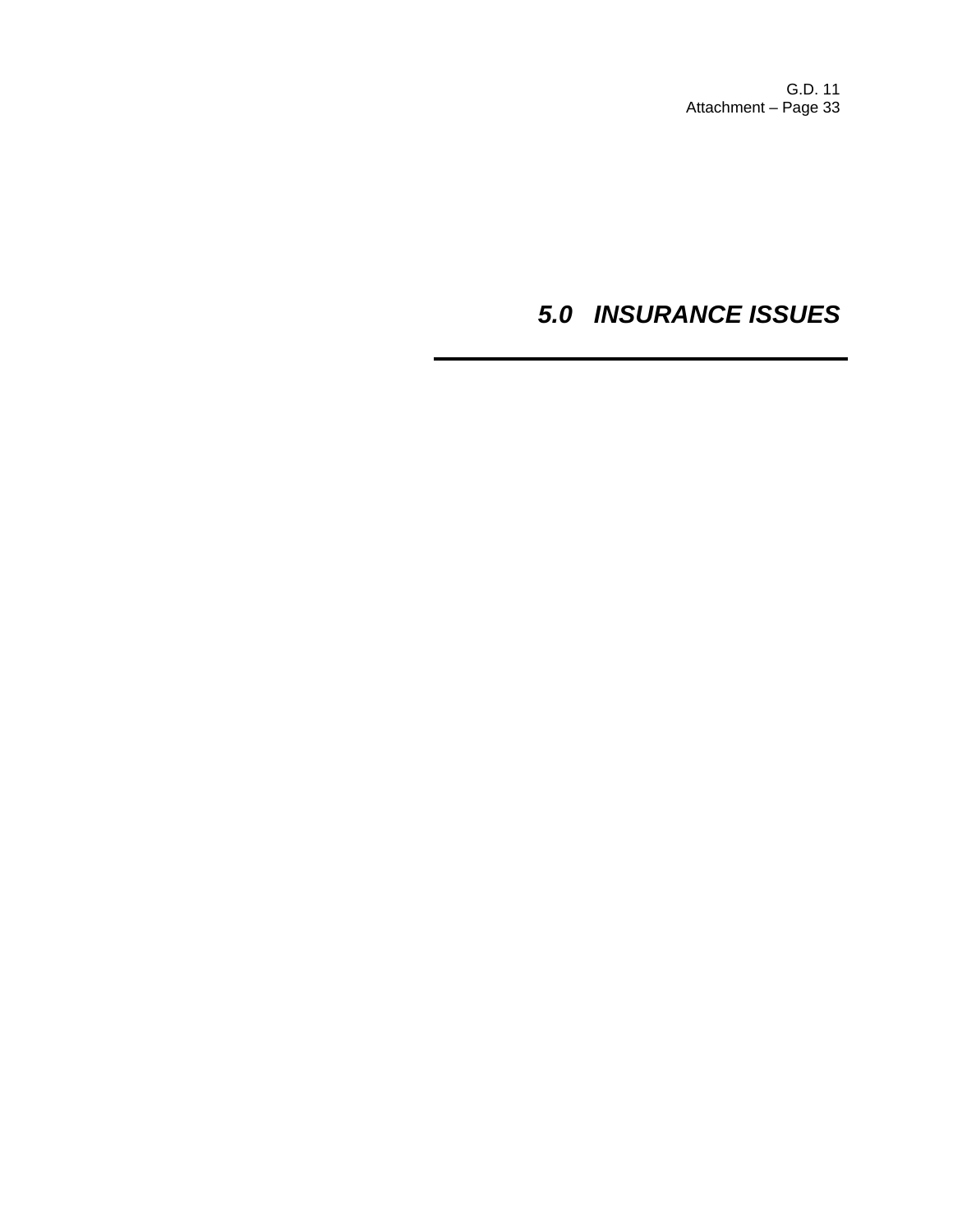### **5.0 INSURANCE ISSUES**

### *5.1 Introduction*

 Insurance is another broad area where the efficient operations of the Regent institutions are hampered by state regulations. Two insurance-related issues were identified during Phase I of this review — property loss and liability. A third issue– related to the cost of workers compensation coverage – emerged during Phase II activities. Property loss and workers compensation are discussed, individually below, as examples of how excessive state oversight impedes effective risk management practices.

### *5.2 Property Loss*

### *5.2.1 Current Situation*

 The current process relating to property insurance, which is established by guidelines of the Executive Council (Governor, Secretary of State, Treasurer of State, Secretary of Agriculture, and Auditor of State), requires that the Universities report casualty losses to the Board Office and the State Auditor within twenty-four hours of occurrence. The State Auditor is then responsible for making a recommendation to the State Executive Council which has payment approval authorization.

In addition, Section 29.C.20 of the Code provides for a contingent fund for disaster

aid. It provides in part that:

A contingent fund is created in the state treasury for the use of the executive council which may be expended for the purpose of paying the expenses of suppressing an insurrection or riot, actual or threatened, when state aid has been rendered by order of the governor, and for repairing, rebuilding, or restoring state property injured, destroyed, or lost by fire, storm, theft, or unavoidable cause, and for repairing, rebuilding, or restoring state property which is fiberoptic cable and which is injured or destroyed by a wild animal, and for aid to any governmental

![](_page_33_Picture_10.jpeg)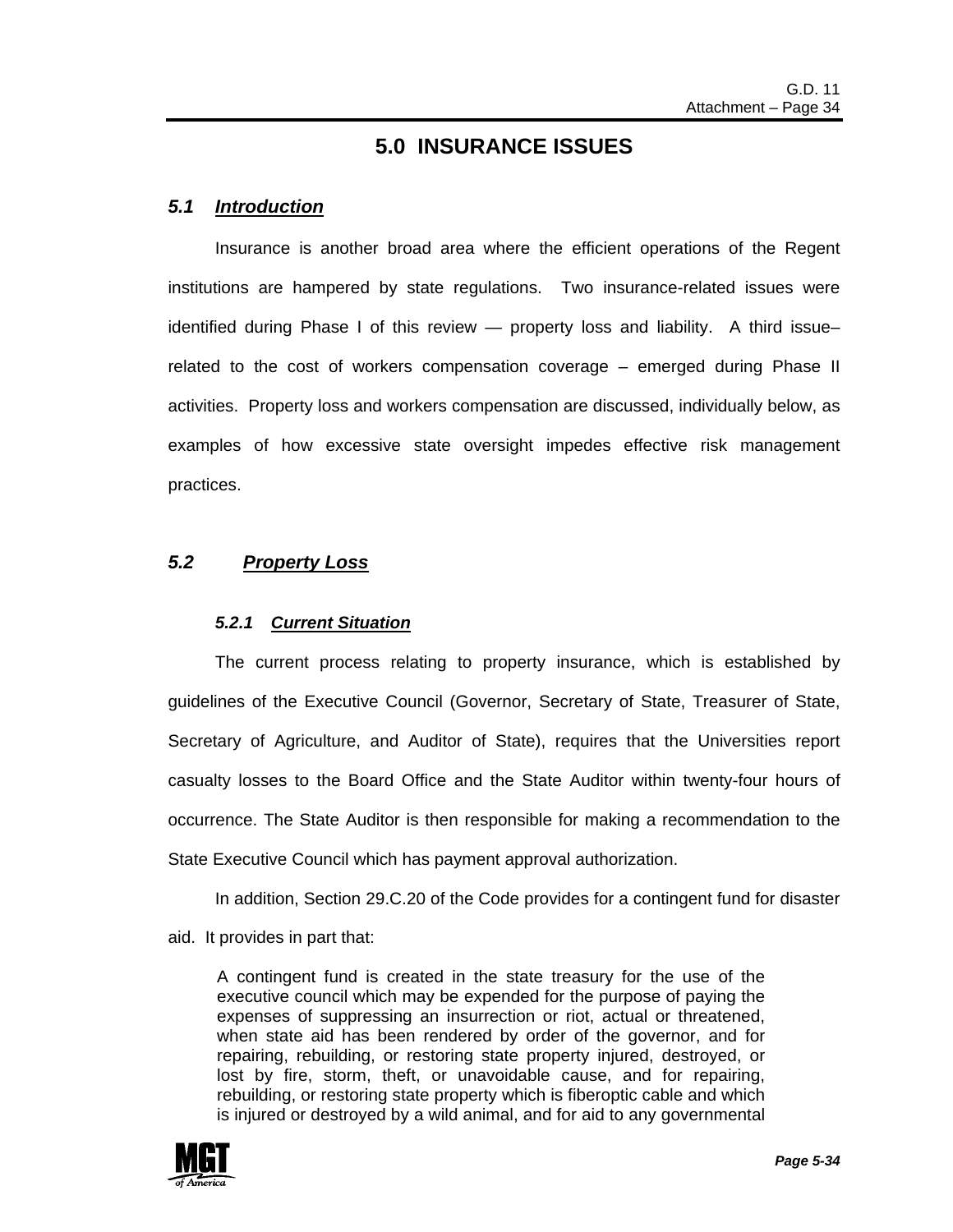subdivision in an area declared by the governor to be a disaster area due to natural disasters or to expenditures necessitated by the governmental subdivision toward averting or lessening the impact of the potential disaster, where the effect of the disaster or action on the governmental subdivision is the immediate financial inability to meet the continuing requirements of local government.

### *5.2.2 Assessment*

 Under the current process, the State Auditor performs two roles – that of claims investigator and also claims adjuster. Often, the State Auditor's detailed findings about the incident and/or the full extent of loss are not always provided to the universities until considerable time has elapsed. Claims may be denied by the state due to late notification or if the claims resolution process crosses fiscal years. Further, the Department of Management is required to make claim payments, but there is no established time fame in which these payments must be made.

### *5.3 Workers' Compensation*

### *5.3.1 Current Situation*

 Chapter 85 of the Code describes Workers' Compensation provisions that affect Regent institutions and other state agencies. In FY 2002, the Department of Personnel contracted with a private company to manage the state Workers' Compensation program. This decision was made in order to comply with new state requirements providing for electronic transfer of claims by July 1, 2001.

### *5.3.2 Assessment*

 The institutions are concerned with the premium increase that has occurred as a result of:

- updated claims projections,
- **EXECTE 20** reserve deficiencies applicable to prior claims, as well as
- **E.** administrative assessments.

![](_page_34_Picture_12.jpeg)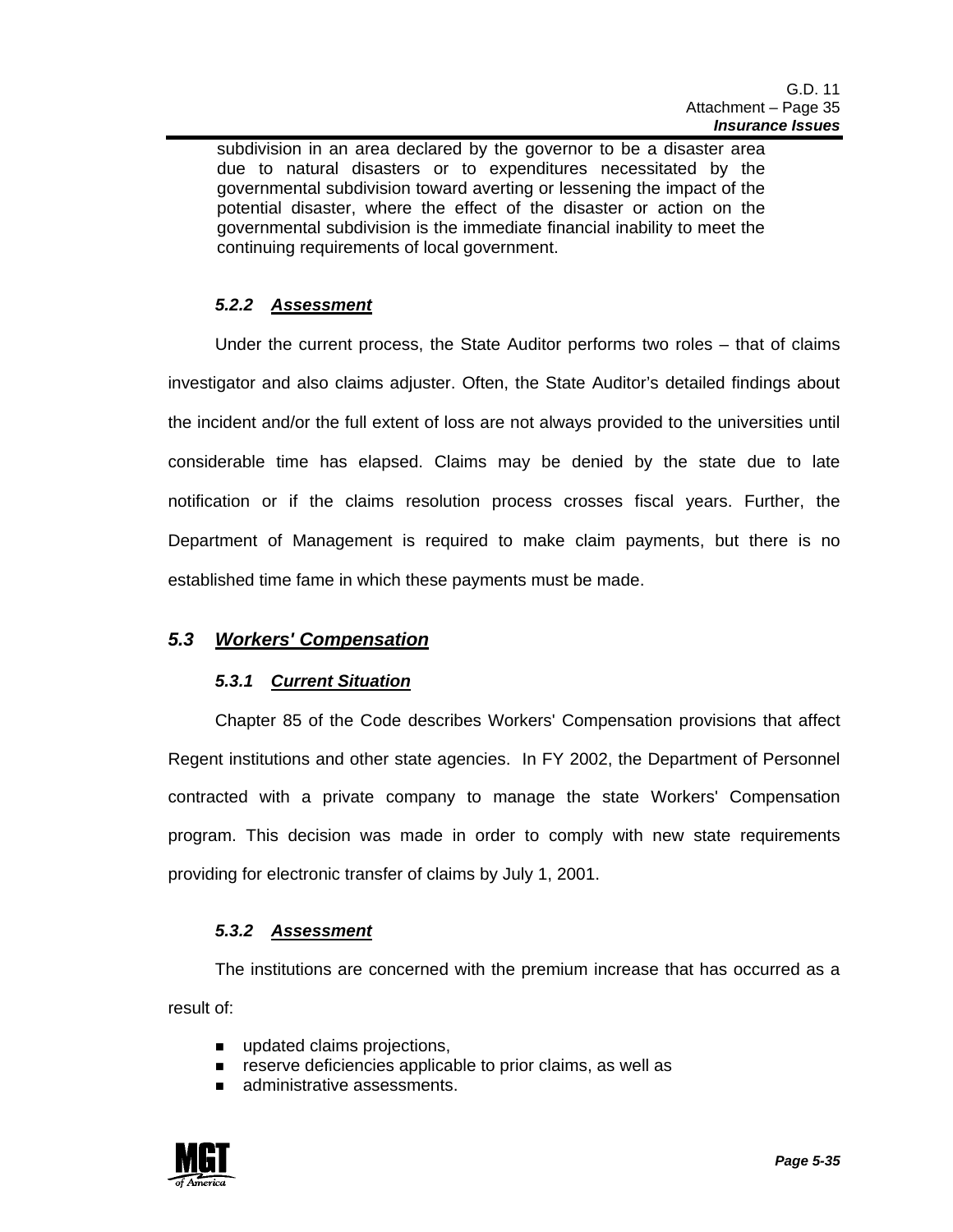In addition, claims reserves have been depleted and payments to medical providers have been suspended.

 The absence of data relating to claims is a further concern. With little or no claims data, it is impossible for the universities to establish loss prevention programs that could help to reduce the costs of future claims.

 The Board of Regents and the universities have initiated discussions with the Department of Personnel in an effort to resolve these issues. To date, minimal progress has been made.

### *5.4 Implications for Regulatory Relief*

 The two examples described above help to identify the merits of a major delegation of responsibility for insurance issues to the Board of Regents and Regent institutions. For instance,

- **I** Allowance for the recovery of losses based on repair or replacement value, and provision of definitive descriptions of covered property and exclusions would strengthen the management process. In addition, more timely payment and reporting of all notices of differences during the adjustment process would benefit the Regent institutions.
- **E** Establishment of a Regent system-wide Workers' Compensation Program might permit more effective risk management and lower costs for the Regent institutions.

The Regent universities are of sufficient size and have staffing expertise available to manage their insurance programs in ways that will settle claims more promptly, reduce current administrative costs, and implement prevention programs that should ultimately lower claims expense.

![](_page_35_Picture_9.jpeg)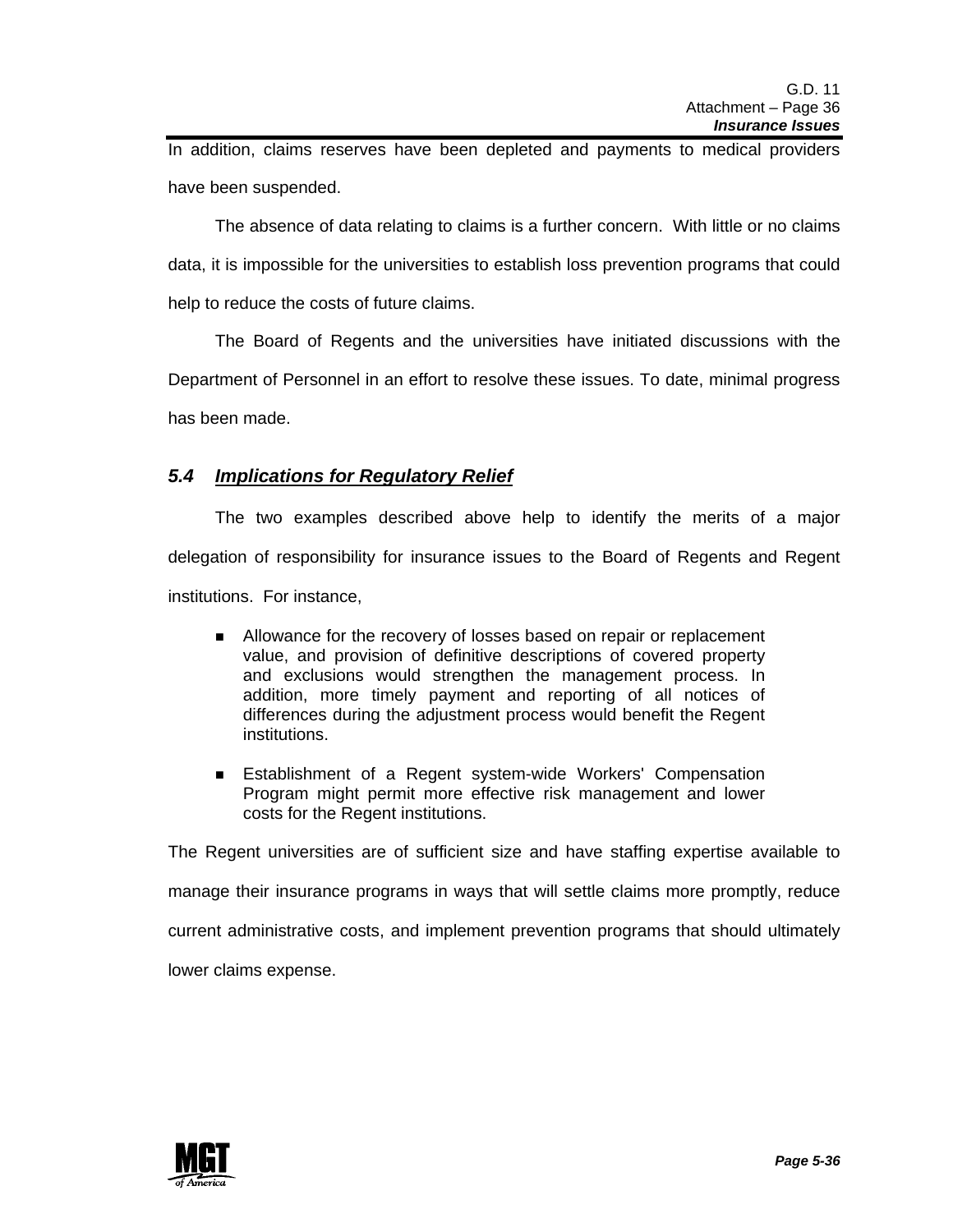G.D. 11 Attachment – Page 37

# *6.0 CONSTRUCTION ISSUES*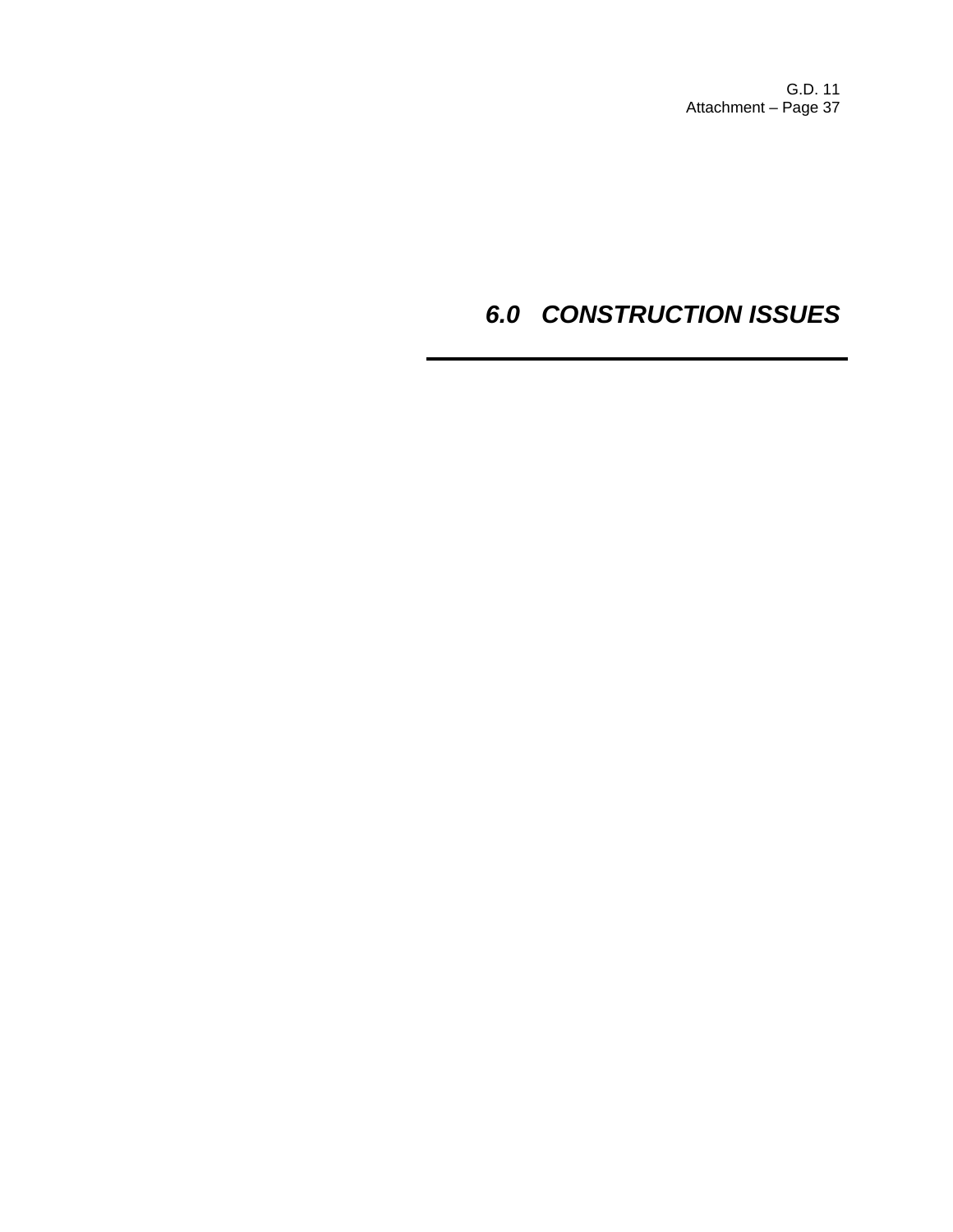## **6.0 CONSTRUCTION ISSUES**

### *6.1 Introduction*

 In discussions with university representatives, issues relating to bid limits for new construction, renovation, and repair are high priority areas for obtaining additional flexibility from the state. Current regulations lead to costly procurement practices and/or delays in completing relatively minor projects. During our Phase II analyses, we focused on two issues that serve to illustrate the range of opportunities for more efficient practice if construction issues were deregulated and the Regent institutions had more options in managing their construction programs. The two examples are:

- Bid threshold for construction and repair projects, and
- Alternative contracting methods.

Each issue is examined below.

### *6.2 Bid Threshold*

### *6.2.1 Current Situation*

The Regent institutions are required to utilize a competitive bid process for

construction in excess of \$25,000, subject to the provisions set forth in Section 263.34 of

the Code. Specifically, this Section provides that:

*When the estimated cost of construction, repairs, or improvement of buildings or grounds under charge of the state board of regents exceeds twenty-five thousand dollars, the board shall advertise for bids for the contemplated improvement or construction and shall let the work to the lowest responsible bidder. However, if in the judgment of the board bids received are not acceptable, the board may reject all bids and proceed with the construction, repair, or improvement by a method as the board may determine. All plans and specifications for repairs or construction, together with bids on the plans or specifications, shall be filed by the board and be open for public inspection. All bids submitted under this section shall be accompanied by a deposit of money, a certified check or a credit union certified share draft in an amount as the board may prescribe.* 

*A bidder awarded a contract shall disclose the names of all subcontractors, who will work on the project being bid, within forty-eight hours after the award of the contract. If a subcontractor named by a* 

![](_page_37_Picture_14.jpeg)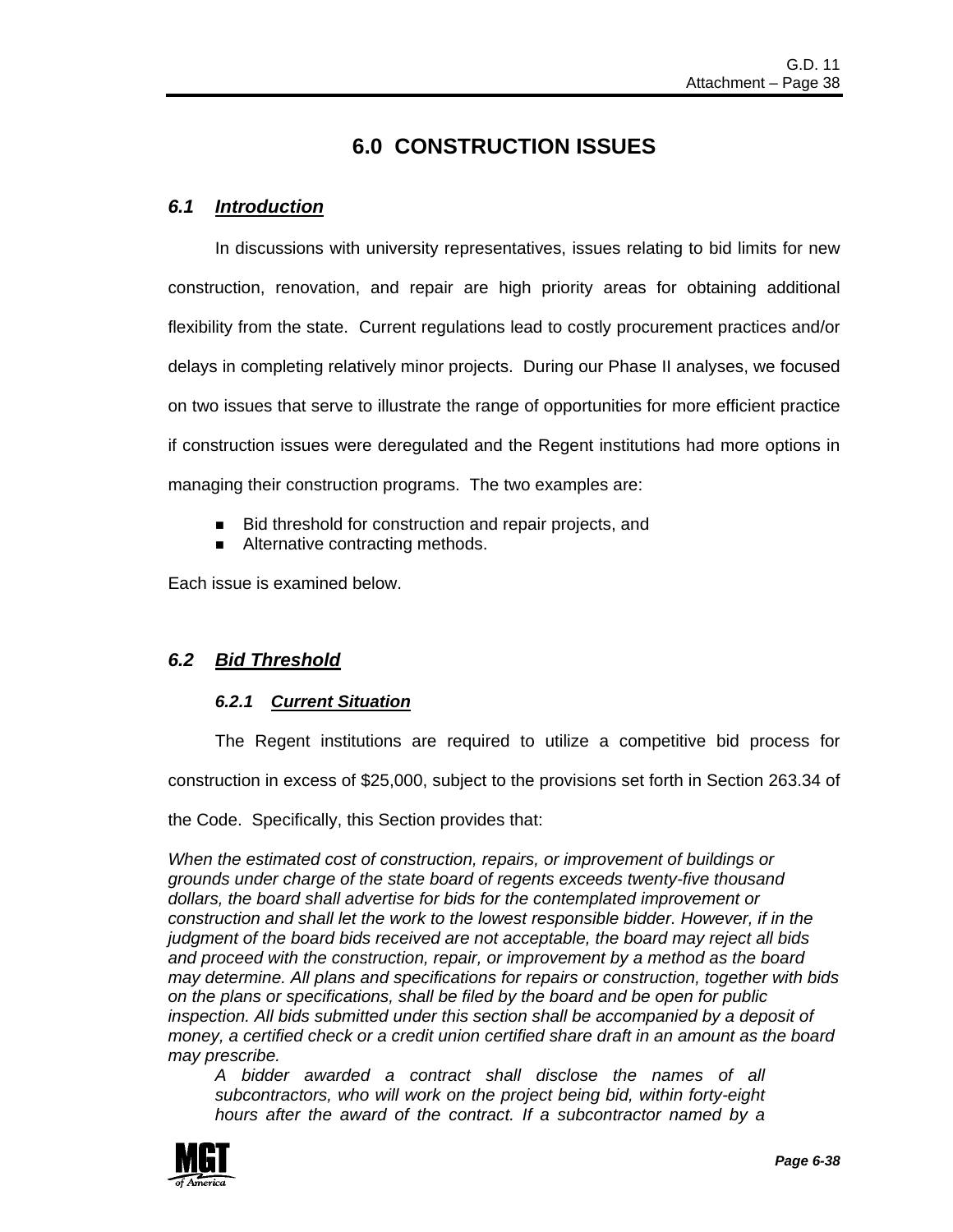*bidder awarded a contract is replaced, or if the cost of work to be done by a subcontractor is reduced, the bidder shall disclose the name of the new subcontractor or the amount of the reduced cost.* 

### *6.2.2 Assessment*

 The current bid limit threshold was increased from \$10,000 to \$25,000 in 1981, more than 20 years ago. Records indicate that the previous \$10,000 threshold was established in 1924. If the \$10,000 value in 1924 were converted to the value of current 2002 dollars using *Engineering News Record* indices, the conversion would yield a bid threshold of approximately \$303,791 before requiring a formalized competitive bid process (Exhibit 6-1). Or, more conservatively, converting the value of \$25,000 in 1981 to the value of current 2002 dollars using the *Engineering News Record* indices yields an adjusted threshold amount of \$46,193 (Exhibit 6-2).

### **EXHIBIT 6-1 BOARD OF REGENTS, STATE OF IOWA CONSTRUCTION-BID THRESHOLD, 1927 BASE**

|                | <b>STATUTORY</b> | <b>PRICE</b> |   | <b>ADJUSTED</b>    |
|----------------|------------------|--------------|---|--------------------|
| Year           | <b>THRESHOLD</b> | INDEX*       |   | <b>THRESHOLD**</b> |
| $1924^{A}$     | \$<br>10,000     | 100.0        |   | 10.000             |
| $1981^B$       | \$<br>25,000     | 1,644.1      |   | 164.415            |
| $2002^{\circ}$ | \$<br>25,000     | 3,037.9      | S | 303,791            |

\*Index is based on the Engineering New s-Record *Construction Cost Index History (1908- 2002)* .

\*\*A djusted dollar value according to base year value of \$10,000 in 1924.

ARepresents the first verifiable year w here the \$10,000 statutory threshold w as in place. BStatutory threshold raised from \$10,000 to \$25,000 in 1981.

CFor 2002, the value for "Price Index" represents the average of monthly values for January through October, 2002.

![](_page_38_Picture_10.jpeg)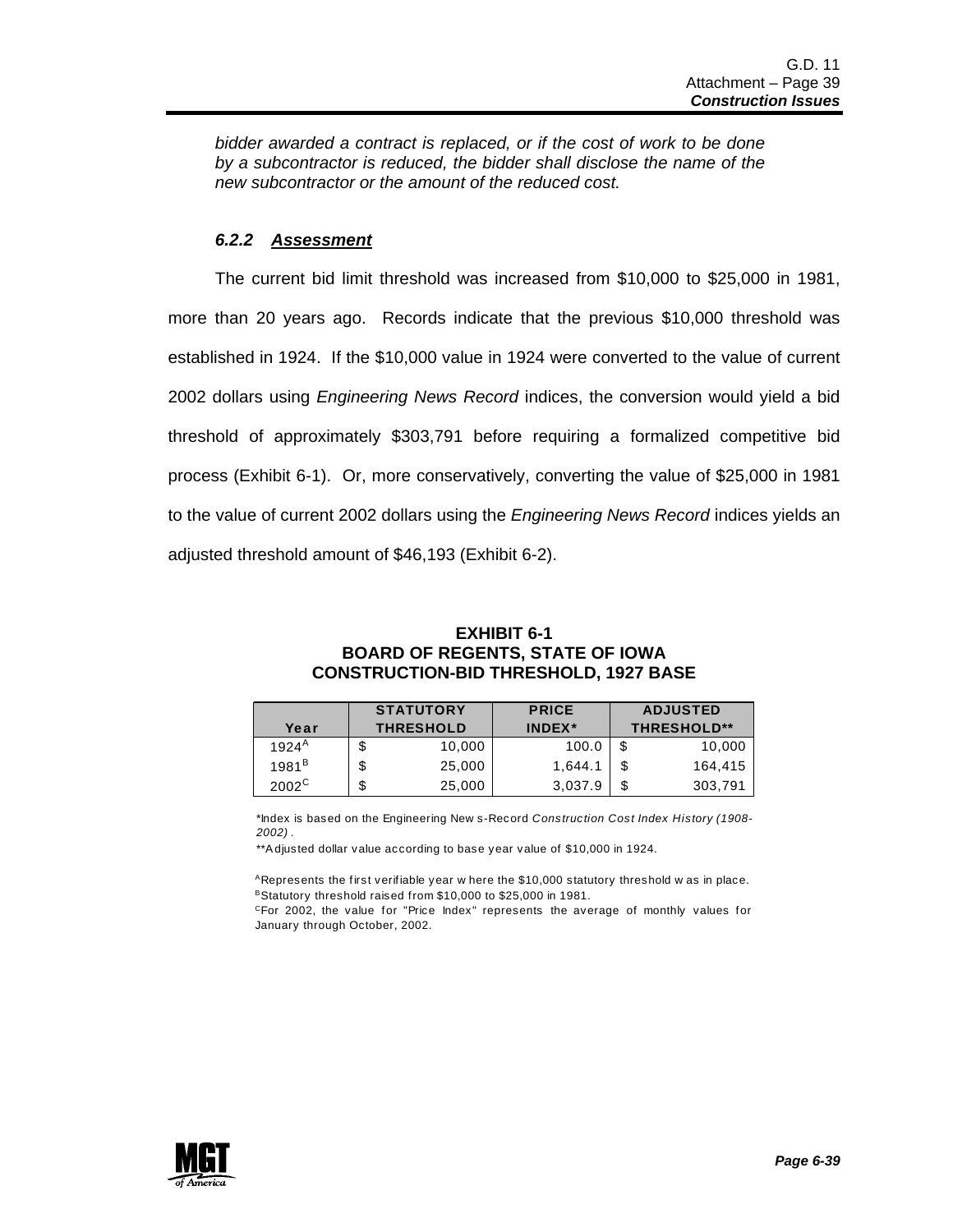### **EXHIBIT 6-2 BOARD OF REGENTS, STATE OF IOWA CONSTRUCTION-BID THRESHOLD, 1983 BASE**

| <b>YEAR</b> | <b>STATUTORY</b><br><b>THRESHOLD</b> |        | <b>PRICE</b><br><b>INDEX</b> * |  | <b>ADJUSTED</b><br><b>THRESHOLD**</b> |  |
|-------------|--------------------------------------|--------|--------------------------------|--|---------------------------------------|--|
| 1981        | J                                    | 25,000 | 100.0                          |  | 25,000                                |  |
| $2002^A$    | ╓<br>J                               | 25,000 | 184.8                          |  | 46,193                                |  |

\*Index is based on the Engineering New s-Record *Construction Cost Index History (1908- 2002).*

\*\*A djusted dollar value according to base year value of \$25,000 in 1981.

AFor 2002, the value for "Price Index" represents the average of monthly values for January through October, 2002.

### *6.3 Alternative Contracting Methods*

### *6.3.1 Current Situation*

Currently, the Regent institutions have few alternatives to the low bid award contracting process described in the narrative above.

### *6.3.2 Assessment*

 Job Order Contracting (JOC) is an approach that has been effective in providing a timely response to an institution's construction needs and has been particularly effective on single item and small projects. This approach allows the institutions to enter in blanket agreements with vendors for a specified series of construction tasks, with unit costs and other terms being detailed in a Unit Price Book. This book is established through bid documents including plans and specifications. The only item not provided for in the bid documents is the exact location and quantity of the tasks to be performed. When the need for services arises, the project can be expedited through issuance of a task order rather than a full invitation to bid.

![](_page_39_Picture_11.jpeg)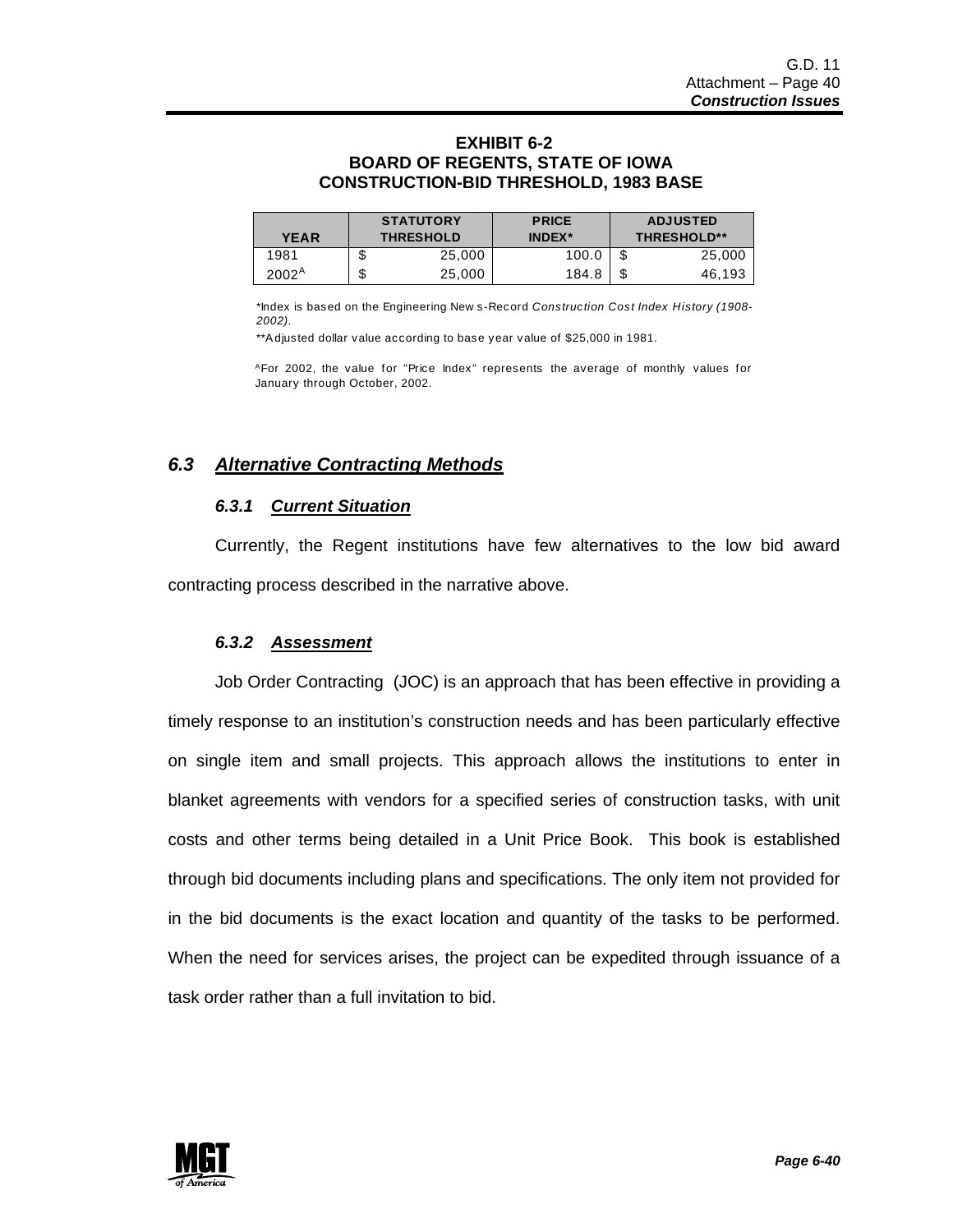Other widely used construction delivery methods by universities across the nation

that are alternatives to the low bid award process include:

- **.** Design-Build -- Contracts where an institution's request for proposal combines both the design and construction of the facility into a single contract. Universities in other states and other building owners have found this approach can lead to better coordination between the architect and builder and greatly reduces the amount of time required to complete the project.
- **EXECONSTREED EXECONSTREED EXECONSTREED EXECONSTREED EXECONSTREED EXECONSTREED EXECONSTREED EXECONSTREED EXECONSTREED EXECONSTREED EXECONSTREED EXECONSTREED EXECONSTREED EXECONSTREED EXECONSTREED EXECONSTREED EXECONSTREED** which a general contractor is brought on during the design phase to be included in the design team and to propose a guaranteed maximum price at or towards the end of the design development phase. If the owner accepts the guaranteed maximum price, this contractor will construct the facility.

Certain projects can be accomplished with overall increased efficiency utilizing

these construction methods. However, projects need to be evaluated on an individual basis for factors relating to size, scope, complexity, and required timeframe for

completion before a delivery system is selected.

### *6.4 Implications for Regulatory Relief*

 As noted in the above examples, state regulations in the area of construction serve to create many impediments to the effective and efficient construction, repair and improvement of facilities at Regent institutions. Specific recommendations for addressing each individual example described above include:

**The construction bid limit should be increased to at least \$100,000** and perhaps up to \$250,000. This level would be more reflective of relevant market value and would provide the universities the latitude to determine if the project scope warranted formal plans and specifications on a project by project basis. In many instances, less formal plans and price quotes would provide adequate safeguards for project control under the increased threshold bid limit. Significant time and cost savings could be realized.

![](_page_40_Picture_11.jpeg)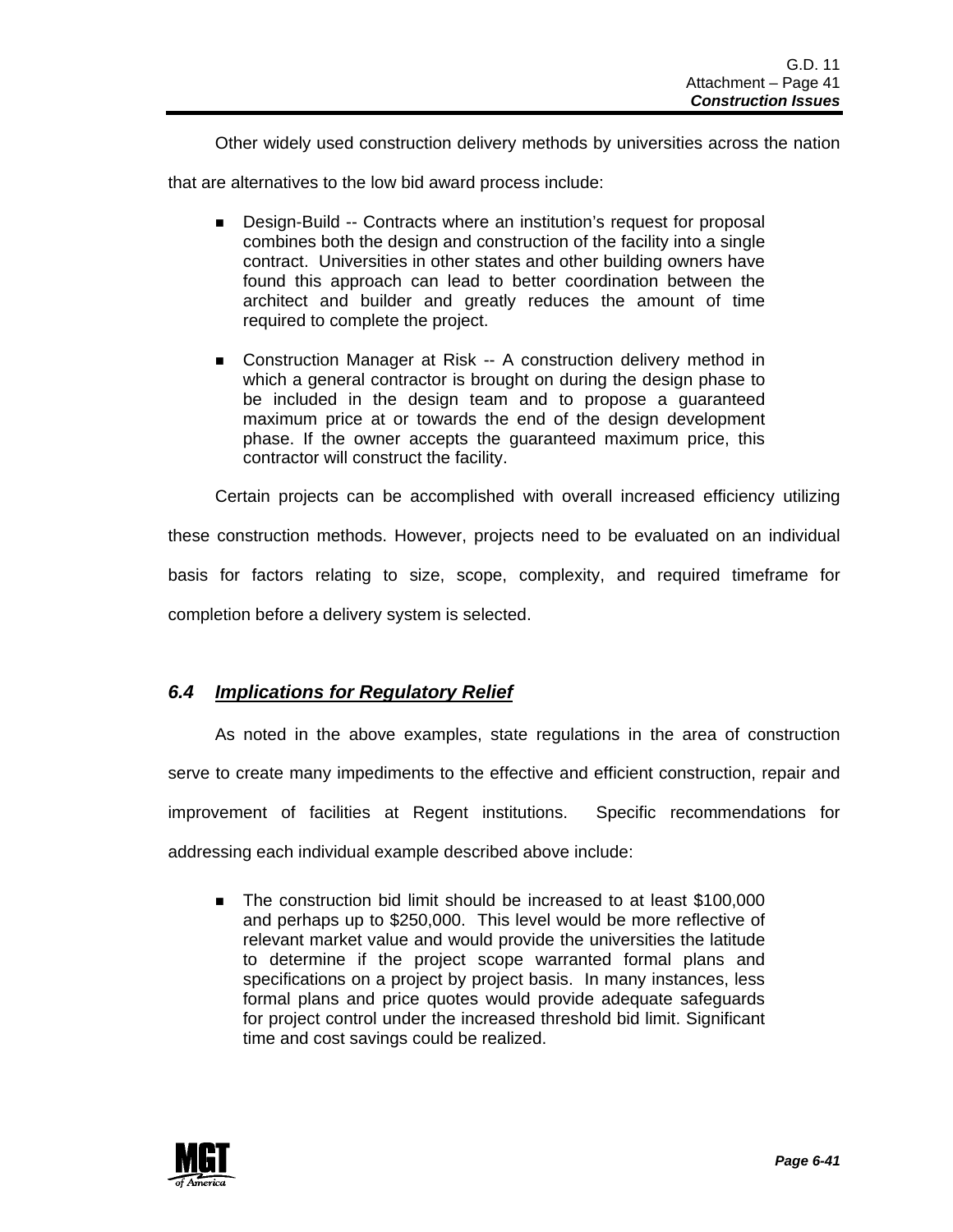**EXECTE 2018** Legal authority for alternatives to the current construction low-bid process, such as job-order contracting, design-build and construction manager at risk, should be pursued. These alternatives have the potential to provide the universities with the necessary flexibility to provide for increased efficiency in the overall management of their construction program. The primary objective should be to provide quality construction at the best possible price in the timeframe that meets the criteria of the universities.

Beyond such particular recommendations, however, MGT believes that even greater

benefit would derive from granting the Board of Regents greater options in its

construction programs free from state regulations.

![](_page_41_Picture_5.jpeg)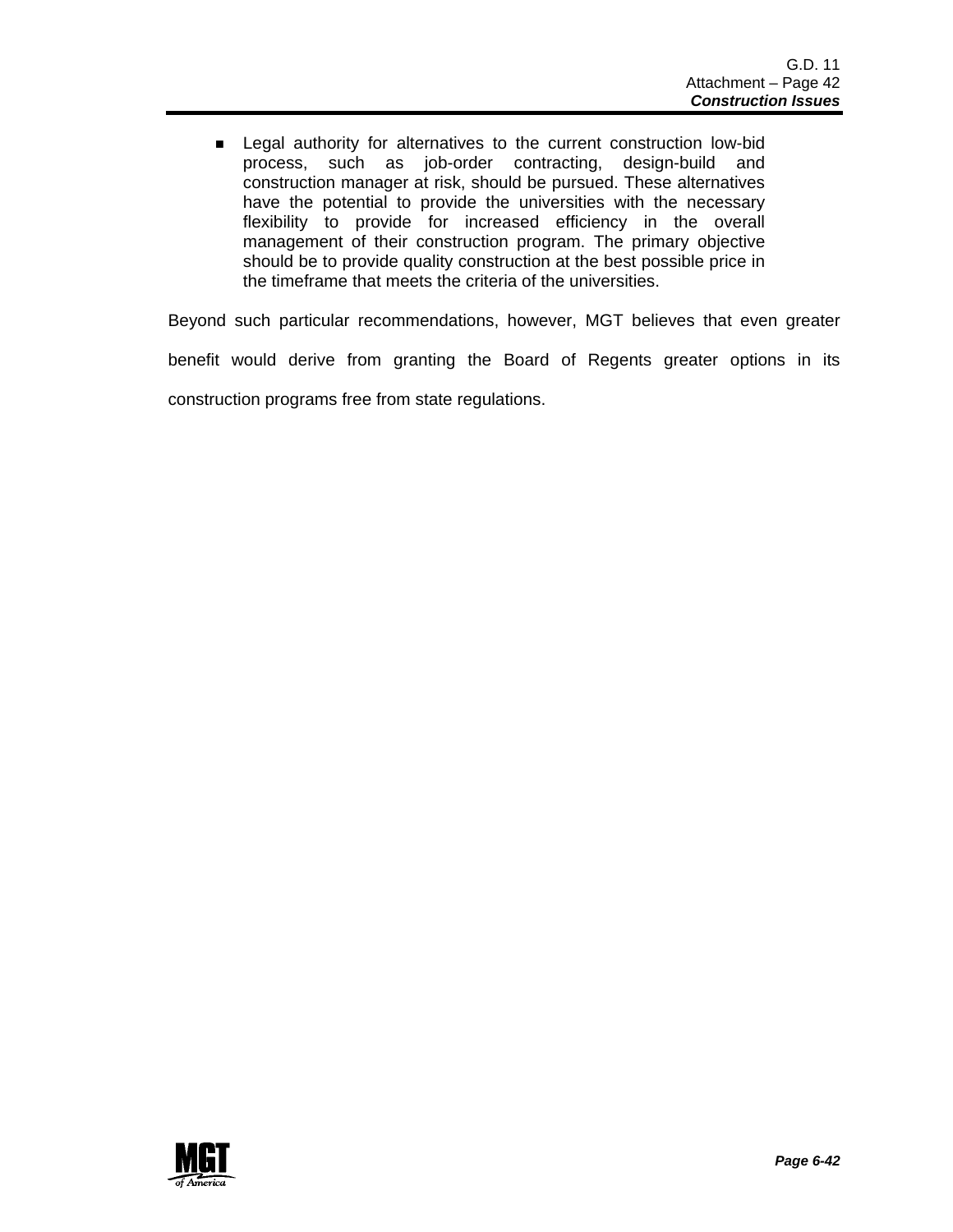G.D. 11 Attachment – Page 43

*7.0 SUMMARY*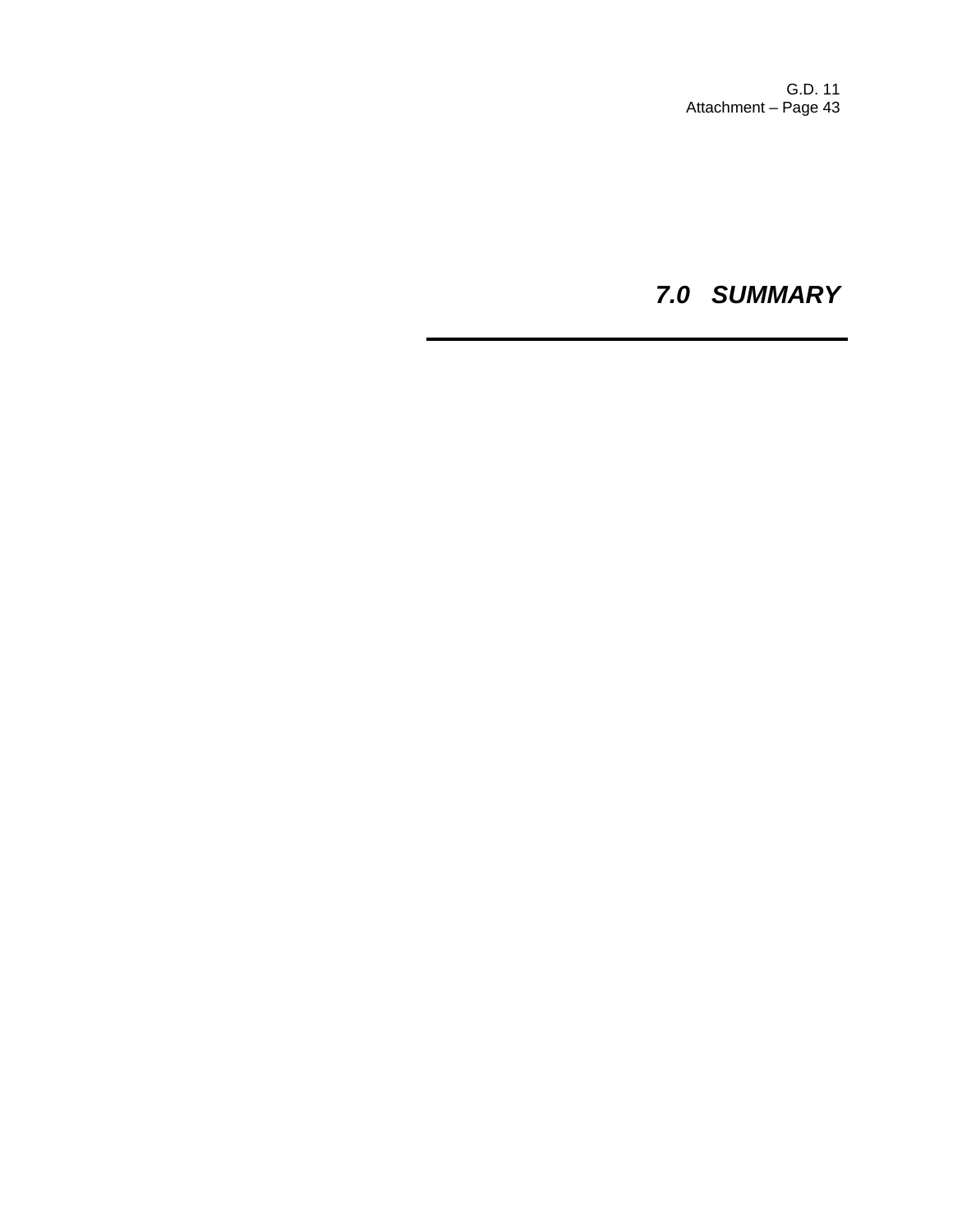### *7.0 SUMMARY*

The Board of Regents has a proud tradition of providing strong and effective statelevel oversight of the Regent institutions. The Board's oversight is apparent in a number of important ways:

- An ongoing focus on strategic planning
- A rigorous reallocation process
- A comprehensive set of operating policies
- **EXECOUNTABILITY through written governance reports covering all** aspects of operations
- **Periodic organizational reviews, and**
- **EXECT** First-hand knowledge of programs and operations through a series of meetings held on campuses throughout the year.

Indeed, the Board of Regents can be regarded as a model for efforts to deliver services to the people of Iowa in an effective and efficient manner.

 This approach to state-level oversight has proven to work well. The Regent institutions and their programs are highly regarded among national peers. Further, the Regent universities are extremely effective in attracting funds from outside the state that help to provide educational services to Iowa residents.

 On top of the Board's own oversight efforts, however, the Regent institutions face a myriad of other regulatory pressures at the state level that sometimes serve to impede efficient operations. These other regulations are problematic because they were intended to apply to state agencies that have neither the type of oversight provided by the Board of Regents nor the requirement to compete nationally for funding. In effect, the Regent institutions must operate as large businesses while being regulated like a typical state agency.

 Growing out of Phase I recommendations from the organizational review of the Board of Regents and Regent institutions, MGT has now examined various state regulations that were identified as being especially cumbersome for institutions with the

![](_page_43_Picture_13.jpeg)